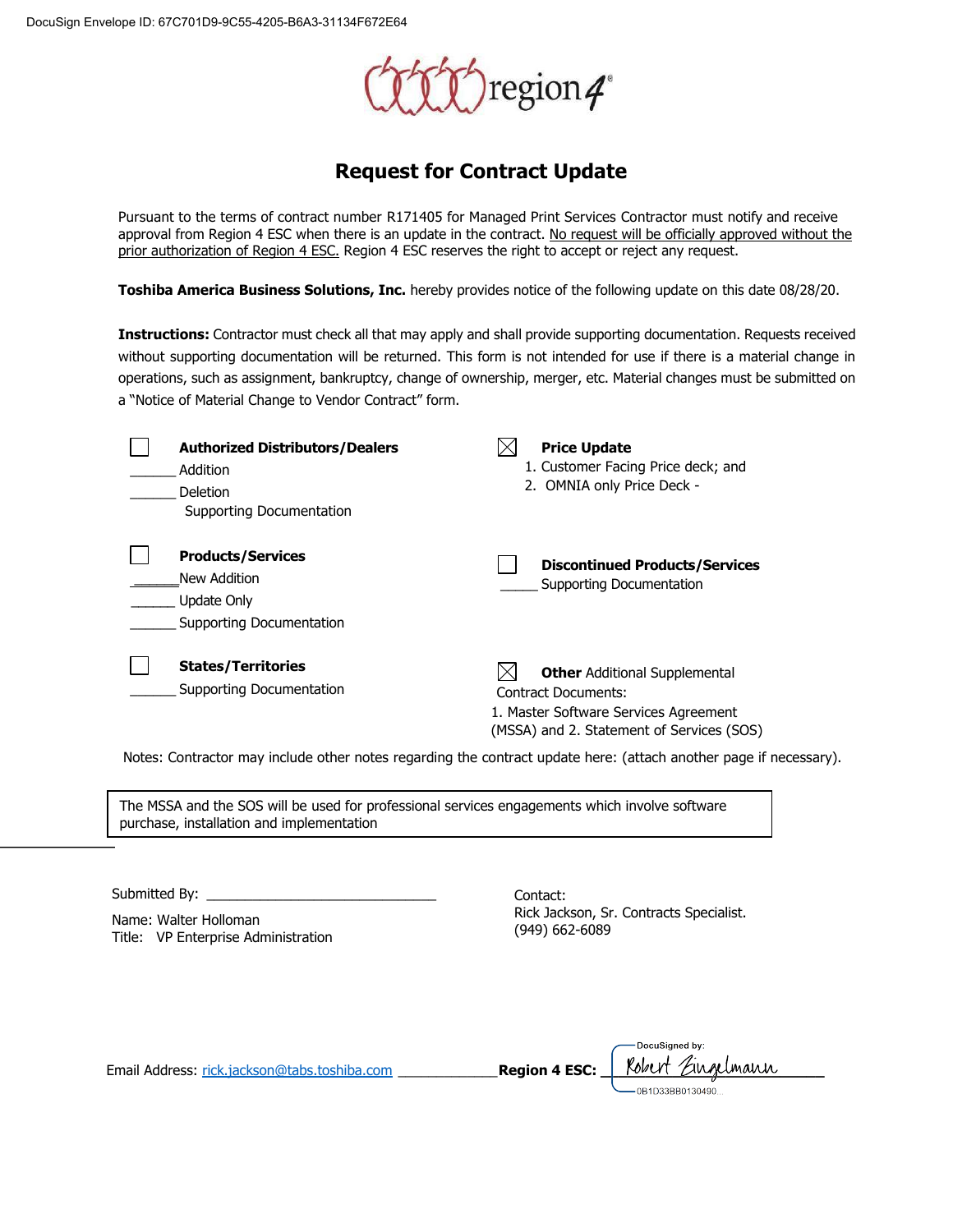DocuSign Envelope ID: 67C701D9-9C55-4205-B6A3-31134F672E64

**Approved by Email: Date**  $\frac{9/30/2020}{\sqrt{10}}$  | 7:25 AM PDT

**Denied by Email: Date \_\_\_\_\_\_\_\_\_\_\_\_**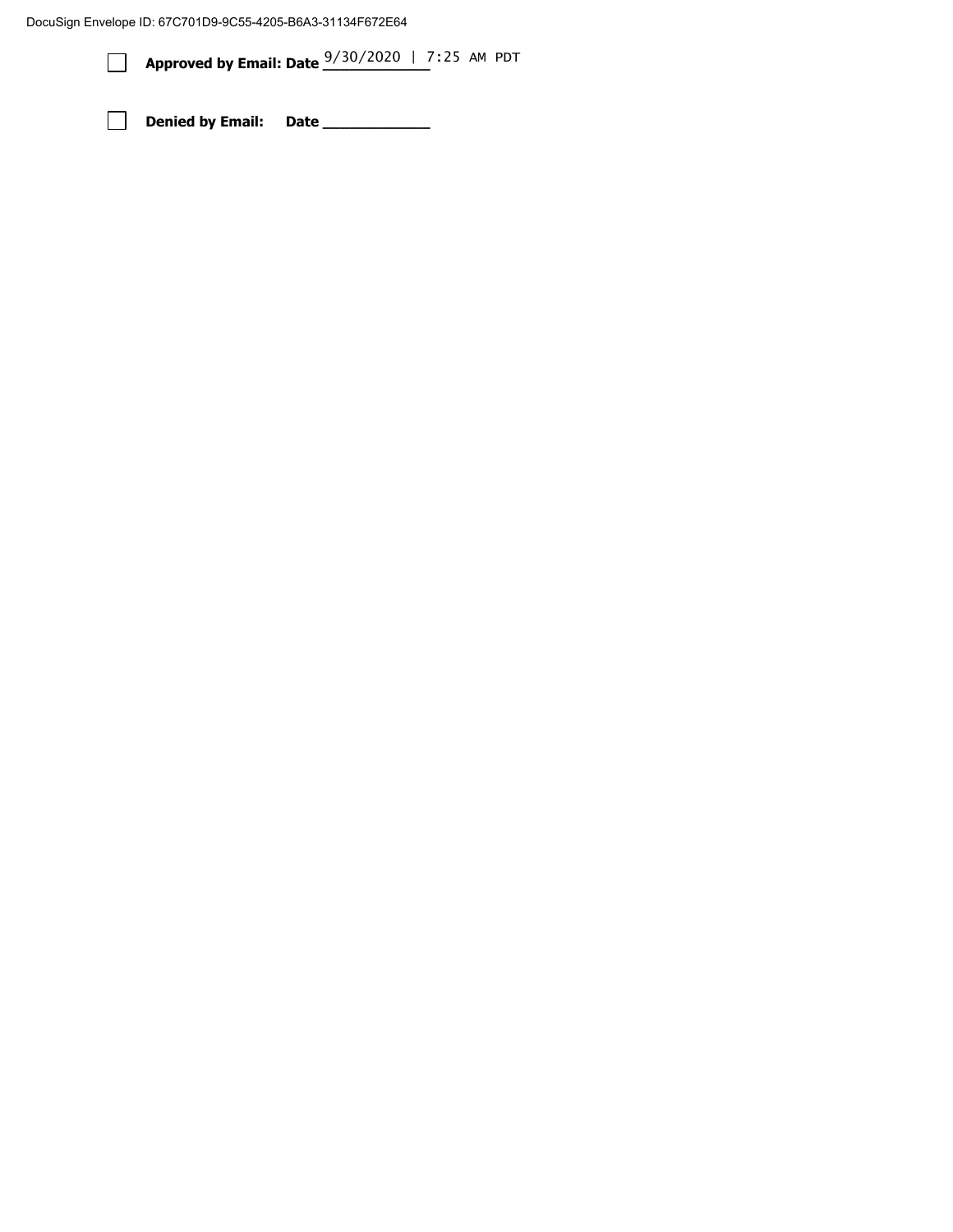

#### **Master Software and Services Agreement**

This SOLUTIONS AGREEMENT ("Agreement") is entered into as of the Effective Date by and between Toshiba America Business Solutions, Inc. a California corporation with an address of 25530 Commercentre Drive, Lake Forest, CA 92630 ("TABS") including its division Toshiba Business Solutions ("TBS"), (collectively or individually TABS and TBS shall be referred to as the "Contractor") and the Client specified below ("Client").

#### **1. DEFINITIONS.**

As used in this Agreement and in addition to any other terms defined herein, the following defined terms will have the following meanings:

1.1. "Client" means Alltech

1.2 "Data Management Services or "DMS" means the Internet-based transactional application and database services provided by Contractor or its subcontractors that are accessible to Client via a Web browser through the Internet for managing business processes and information.

1.3 "Effective Date" shall be the date the Client or Contractor executes the Agreement, whichever is later in time.

1.4. "Initial Term" means the initial 36 month term commencing on the later of the Effective Date or the date that Client is first granted access to the DMS.

#### **2. SERVICES AND LICENSES.**

2.1. Contractor, or its subcontractor, will provide to Client the following services, to the extent, and only to the extent, set forth on mutually agreed Statement of Services (each, a "Statement of Services" or "SOS"), according to the terms of this Agreement: (i) software licenses; (ii) access to a cloudbased and/or local server for data management ("Data Management Services" or "DMS"); (iii) implementation of the DMS by integrating Client's internal information systems with the DMS ("Implementation Services"); (iv) consulting and software integration services ("Consulting Services"); (v) Client care and support services ("Support Services"); (vi) outsourced business processing services ("BPO Services"); and (vi) other DMS projects ("Project Services"). The SOS is attached as Schedule A (the "Services"). Each SOS will include a description of each Service, the fee corresponding to each Service, and indicate whether the fee is recurring or nonrecurring. In the event of a conflict or inconsistency, this Agreement takes precedence over the SOS.

2.2. Contractor, or its subcontractor, may develop modifications to the DMS and/or new software programs (collectively, the "Developed Software"). Client waives any and all proprietary right or interest in any requested changes, modifications, suggestions, or comments communicated by Client to Contractor, or its subcontractor, and assigns to Contractor, or its subcontractor, any and all rights therein. Contractor, or its subcontractor, reserves all rights in the Developed Software, including, but not limited to, all intellectual property rights therein. Contractor, or its subcontractor, hereby grants to Client a non-exclusive, non-transferable, fully paid up license to use the Developed Software solely for use with the DMS and subject to the access limitations in Section 3.

#### **3. ACCESS TO THE SERVICES AND/OR DMS AND PERMITTED USE.**

3.1. Subject to the terms, conditions and limitations set forth in this Agreement, Contractor shall grant Client a non-exclusive, non-transferable (except as set forth herein), license, for the duration of the Term, to the Software and/or access and use the Services and/or DMS as set forth in Section 2.1. The Service and/or DMS offers access to the functionalities of the Software. The functionalities available as part of the Service may vary from time to time, provided however that removed functionality will be replaced with other functionality permitting performance of substantially the same fundamental activities. Client is responsible for using the License and materials therein in a manner that complies with the applicable requirements but shall not use the Services that would subject Contractor to additional regulatory requirements.

3.2. Client is responsible for ensuring that the Services and/or DMS shall only be accessed and used by individually named users who are employees of Client, Client Affiliates or Contractors and who are provided with a User ID by Contractor or its subcontractor. No more than one designated user shall have access to each User ID and Client shall ensure that User IDs are not shared. Client shall be responsible for all activities that occurs under each User ID and shall be liable for Contractor for any acts and omissions of each designated User. Contractor is not responsible for monitoring Client's internal access process or Client's internal access authorization outside the United States.

3.3. Client will not remove any proprietary notices of Contractor, or its subcontractor, or third parties found in or on the DMS or the Developed Software. Client shall not, and shall not allow third parties, to attempt to copy, modify, disassemble, or reverse engineer the DMS or the Developed Software. The DMS in object code and source code form, and all rights in the Services or DMS, including but not limited to all intellectual property rights therein, are and will remain the exclusive property of Contractor, or its subcontractor. Client will have no claim of ownership or any intellectual property rights in the Services or DMS. No rights other than those specifically stated herein are granted to Client, and Client will have no right to permit third-party access to the Services or DMS.

3.4. Client and Client Affiliates may use the Services and/or DMS to process its and their own data for its and their own internal and commercial business purposes, including data collection and reporting activities which Client or any Client Affiliate performs on behalf of its clients, provided, however, that Client shall not, and will ensure that Client Affiliates shall not directly or indirectly resell or sublicense the Licenses Services or purport to do so. Client shall not download, copy, decompile, revise, reverse engineer, modify or derive source code from the Services and/or DMS.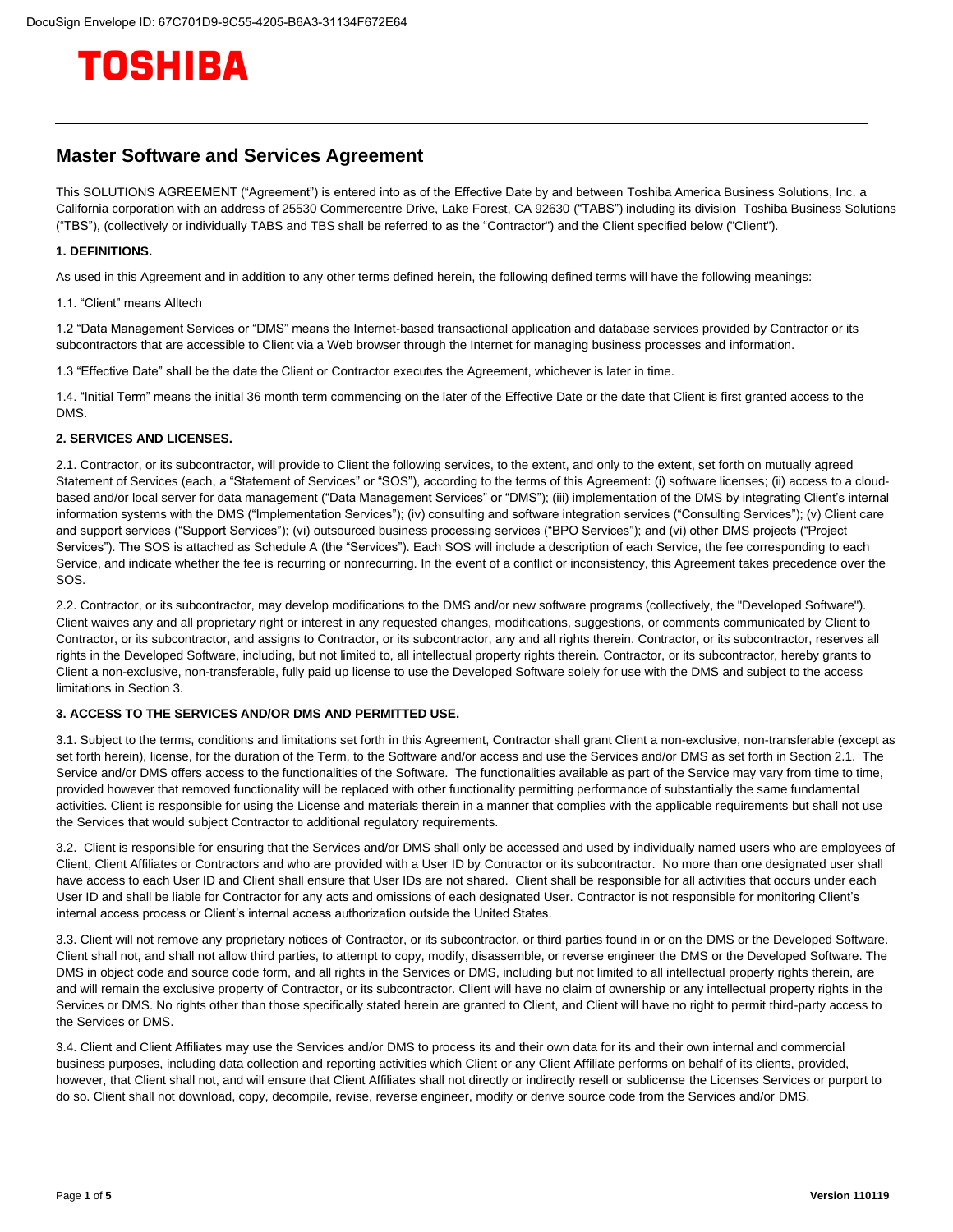# TOSHIBA

#### **Master Software and Services Agreement**

#### **4. PAYMENTS.**

4.1. For the Services provided under this Agreement, Client will pay to Contractor the fees in the amount and manner set forth in the applicable SOS. All fees and expenses incurred by Contractor in the performance of the Services will be billed to Client in advance on a monthly basis unless stated otherwise in the applicable SOS, in which case the terms of the applicable SOS will control. Contractor may adjust the rates and charges applicable during the following the expiration of the Initial Term upon at least ninety (90) days prior written notice. All fees paid and expenses reimbursed under this Agreement will be in U.S. dollars.

4.2. The applicable SOS may specify certain fees to be paid by electronic funds transfer. For those fees to be paid by electronic funds transfer, Client hereby authorizes Contractor to initiate an electronic funds transfer from Client's bank account indicated in Schedule B in an amount equal to the fees set forth in the applicable SOS in accordance with the payment terms set forth in this Agreement and/or the applicable SOS. All payments made by electronic funds transfer will be paid in immediately available funds. For those fees payable to Contractor under this Agreement that are not paid by electronic funds transfer, Client will pay Contractor the invoiced amount within fifteen (15) days after Client's receipt of an invoice from Contractor.

4.3. Contractor may assess Client a late fee of 1½% per month (not to exceed the maximum allowed under state law) on all balances not paid when due. Client agrees to pay any and all costs incurred in the collection of charges due and payable, including but not limited to reasonable attorneys' fees, whether or not a lawsuit or other legal proceeding is instituted. Contractor, at its option, may suspend the Services, in whole or in part, if Contractor does not receive an amount due and owing under this Agreement within thirty (30) days after the due date. Contractor reserves the right to suspend all Services if Client is not current on all payment obligations to Contractor or its Subcontractors for the Services and all other obligations, including but not limited to equipment lease obligations.

4.4. Client will pay, or reimburse Contractor for, any out-of-pocket expenses, including, without limitation, travel and travel related expenses, incurred by Contractor at the request of or with the approval of Client in connection with the performance of this Agreement. Reasonable and customary expenses incurred by Contractor, including without limitation expenses incurred for travel, local transportation, lodging and meals, will be billed to Client at Contractor's actual cost.

#### **5. TAXES.**

Client will pay all sales, use, transfer, privilege, excise, charges, surcharges or other taxes, and all duties, whether international, national, state or local, however designated, which are levied or imposed by reason of the transactions contemplated hereby (collectively, the "Taxes"); excluding, however, income taxes on profits which may be levied against Contractor. In addition to the fees specified in the applicable SOS, the amount of any Taxes applicable to the transactions contemplated hereby will be paid by Client, or in lieu thereof, Client will provide Contractor with a tax exemption certificate acceptable to the applicable taxing authorities.

#### **6. USE OF CLIENT'S DATA.**

Client's information is proprietary to Client and Contractor, or its subcontractor, will not use for itself nor disclose to any third party any information that is identifiable to Client or to employees of Client without the express written consent of Client. Client shall permit Contractor, or its subcontractor, to use data obtained from Client and others to prepare statistical analyses, provided that Contractor, or its subcontractor, will not reveal information identifiable to any person or specific Client.

#### **7. SERVICES AND DMS.**

7.1. To the extent Contractor or its subcontractors provide DMS hosting services, such hosting services will be made available to Client twenty-four hours a day, seven days a week less (i) scheduled DMS, hardware or service maintenance; (ii) downtime resulting from the acts or omissions of Client or Client's employees, agents, contractors, or vendors, or anyone gaining access to the DMS by means of Client's passwords or equipment; (iii) a failure of the Internet and/or the public switched telephone DMS or other event described in section 15 herein; or (iv) the occurrence of any event that is beyond Contractor, or its subcontractor's, reasonable control (collectively, "Excusable Downtime"). Contractor, or its subcontractor, warrants that the Services and DMS will be available to Client at least 95% of the time during each month, excluding Excusable Downtime ("Uptime Warranty"); provided that Client satisfies the hardware and communication requirements set forth in the Services and/or DMS documentation and is otherwise current on all payment obligations to Contractor and its Subcontractors.

7.2. If the Services and/or DMS is down more than the Uptime Warranty during a month, then upon client request Contractor will credit to Client a prorated portion of the recurring fees set forth in the Initial SOS in the first month of the next succeeding calendar quarter following the failure. For purposes of this Section 7.2, "pro-rated portion of the recurring fee" means the product obtained by multiplying the applicable recurring fee during the month of the failure by a fraction, the numerator of which will be the number of hours that the Services and/or DMS did not satisfy the Uptime Warranty (i.e. the excess of actual downtime over Excusable Downtime in the applicable month), and the denominator of which will be the total number of hours of the Uptime Commitment during the month that such failure occurred. THE FOREGOING REFUND WILL BE CLIENT'S SOLE AND EXCLUSIVE REMEDY FOR CONTRACTOR'S FAILURE TO COMPLY WITH THE UPTIME COMMITMENT IN THIS SECTION 7.2 AND CLIENT HEREBY DISCLAIMS ALL OTHER REMEDIES AVAILABLE IN LAW AND EQUITY RELATED TO THE UPTIME WARRANTY.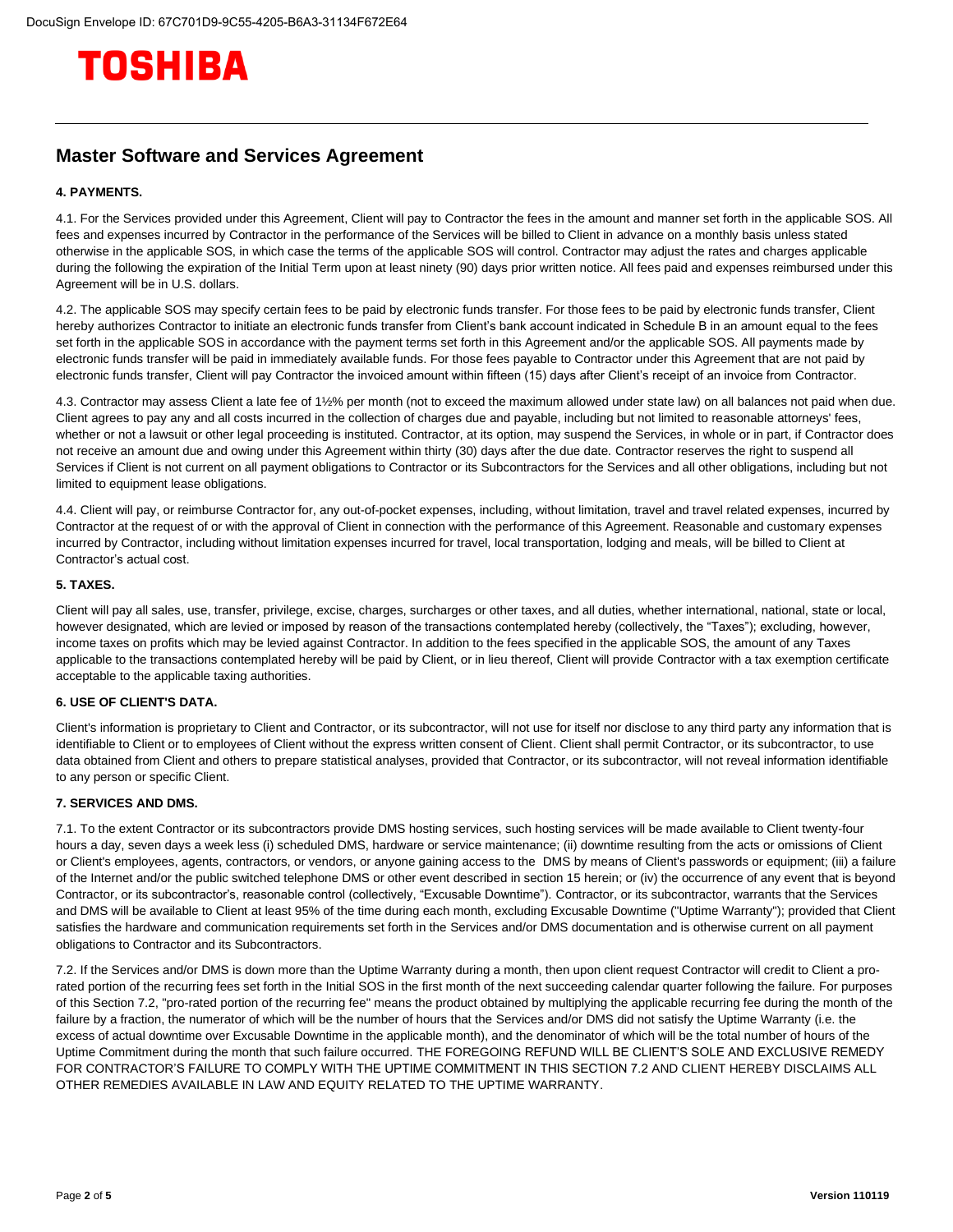# TOSHIBA

#### **Master Software and Services Agreement**

#### **8. WARRANTIES AND INDEMNIFICATION.**

8.1. Client represents and warrants (i) that Client either owns or has the right to authorize the reproduction of any hardcopy or electronic records provided to Contractor, or its subcontractor, (ii) the documents, materials or other records provided to Contractor, or its subcontractor, do not infringe any United States copyright, trademark, patents, trade secrets or other proprietary rights of any third-party. Client agrees to indemnify and hold Contractor harmless from any and all claims by any third-party that the documents, materials or records provided by Client pursuant to this Agreement infringe upon the third-party's intellectual property rights, proprietary rights or were otherwise reproduced or processed in an unauthorized manner and (iii) the Services do not violate a federal, state or municipal law or regulation. Client will indemnify and hold Contractor and its affiliates, officers, directors, shareholders, employees, agents and representatives harmless from and against all damages, costs, expenses, and liabilities, including without limitation, reasonable attorneys' fees and expenses, from any third party claim of any kind against Contractor arising from Client's breach of this Agreement or negligence or willful misconduct arising in whole or in part under this Agreement.

8.2. Contractor represents and warrants (i) that Contractor either owns or has the right to grant the access license set forth herein, and (ii) that the Services do not infringe any United States copyrights, trademarks, patents, trade secrets, or other proprietary rights (collectively, "IP Rights") of any third party. Contractor will indemnify and hold Client harmless from and against any damages, costs, expenses and liabilities, including reasonable attorneys' fees, from any third party claims against Client arising from the breach of the representations and warranties set forth in this Section 8.2. The indemnification obligations are contingent upon Contractor being promptly notified of such claim, having the sole authority to defend or settle such claim, and receiving the reasonable assistance of Client in connection therewith at Contractor's expense. Notwithstanding the foregoing, Contractor will have no indemnification obligation hereunder with respect to claims based on: (i) use of the Services and/or DMS except in accordance with this Agreement and Contractor's written instructions; (ii) the combination of the Services and/or DMS with any other software or hardware; (iii) modifications of the Services and/or DMS not made by Contractor, or its subcontractor; or (iv) Client's failure to implement changes recommended by Contractor, or its subcontractor, if the infringement would have been avoided in the absence of such combination, modifications or failure to implement recommended changes.

8.3. DISCLAIMER OF WARRANTIES. EXCEPT AS EXPRESSLY INDICATED IN THIS SECTION 8, THE SERVICES AND/OR DMS ARE PROVIDED "AS IS" AND NEITHER PARTY MAKES ANY EXPRESS OR IMPLIED WARRANTIES, CONDITIONS OR REPRESENTATIONS TO THE OTHER PARTY WITH RESPECT TO THE DMS OR THE SERVICES PROVIDED HEREUNDER OR OTHERWISE, WHETHER ORAL OR WRITTEN, EXPRESS, IMPLIED OR STATUTORY. WITHOUT LIMITING THE FOREGOING, ANY IMPLIED WARRANTY OR CONDITION OF MERCHANTABILITY, AND THE IMPLIED WARRANTY OR CONDITION OF FITNESS FOR A PARTICULAR PURPOSE ARE EXPRESSLY EXCLUDED AND DISCLAIMED.

#### **9. TERM AND TERMINATION.**

9.1. Following the expiration of the Initial Term of this Agreement, this Agreement will automatically renew for additional successive terms of one (1) year (each a "Renewal Term"), unless either party provides written notice to the other party at least sixty (60) days prior to the end of the then current term of its intent not to renew the term of this Agreement.

9.2. In the event that either party hereto materially defaults in the performance of any of its duties or obligations under the Agreement and does not substantially cure such default within thirty (30) days after receiving written notice specifying the default, then the non-defaulting party may, by giving written notice thereof to the defaulting party, terminate this Agreement as of a date specified in such notice of termination. Termination of this Agreement for cause will terminate any SOS or SOS then in effect.

9.3. Termination of this Agreement by either party pursuant to the provisions of this Section 9 shall terminate each party's obligations under this Agreement except for the provisions of Sections 4, 5, 6, 8, 9.3, and 10 all of which shall survive termination of this Agreement.

9.4. Client may terminate this Agreement during the Initial Term or any Renewal Term, upon sixty (60) days advance written notice to Contractor, without cause if Client pays Contractor a cancellation fee equal to one hundred (100) percent of the average actual fees charged for the prior four (4) month period, multiplied by the remaining billable months in the then applicable Initial Term or Renewal Term. Client agrees to pay any Cancellation Fee within fifteen (15) days of any specified early termination event. Client acknowledges that such Cancellation Fee is not a penalty, but is intended to be liquidated damages, the actual damages being difficult to determine in advance. Payment of the Cancellation Fee is the sole remedy for Client's early termination.

#### **10. LIMITED LIABILITY.**

10.1. CLIENT AGREES THAT TOSHIBA, SUBCONTRACTORS AND ALL AFFILIATES' OFFICERS, DIRECTORS, EMPLOYEES, SHAREHOLDERS, AGENTS, LICENSORS, OR REPRESENTATIVES WILL NOT BE LIABLE FOR ANY INCIDENTAL, INDIRECT, SPECIAL, EXEMPLARY OR CONSEQUENTIAL DAMAGES, INCLUDING BUT NOT LIMITED TO, DAMAGES OR COSTS INCURRED AS A RESULT OF LOSS OF TIME, LOSS OF SAVINGS, LOSS OF PROFITS, LOSS OF DATA OR LOSS OF GOODWILL, WHETHER FORESEEABLE OR UNFORESEEABLE, THAT MAY ARISE OUT OF OR IN CONNECTION WITH THIS AGREEMENT, INCLUDING, BUT NOT LIMITED TO, DAMAGES OR COSTS RESULTING FROM THE USE OR INABILITY TO USE THE DMS OR SERVICES, EVEN IF TOSHIBA HAS BEEN NOTIFIED OF THE POSSIBILITY OR LIKELIHOOD OF SUCH DAMAGES OR COSTS OCCURRING, AND WHETHER SUCH LIABILITY IS BASED ON CONTRACT, TORT, NEGLIGENCE, STRICT LIABILITY, PRODUCTS LIABILITY OR OTHERWISE..

10.2. EXCEPT FOR A DATA BREACH, IN NO EVENT WILL THE COLLECTIVE LIABILITY OF TOSHIBA, SUBCONTRACTORS, OR ITS AFFILIATES FOR ANY DAMAGES INCURRED BY CLIENT EVER EXCEED THE FEES RECEIVED BY TOSHIBA UNDER THIS AGREEMENT DURING THE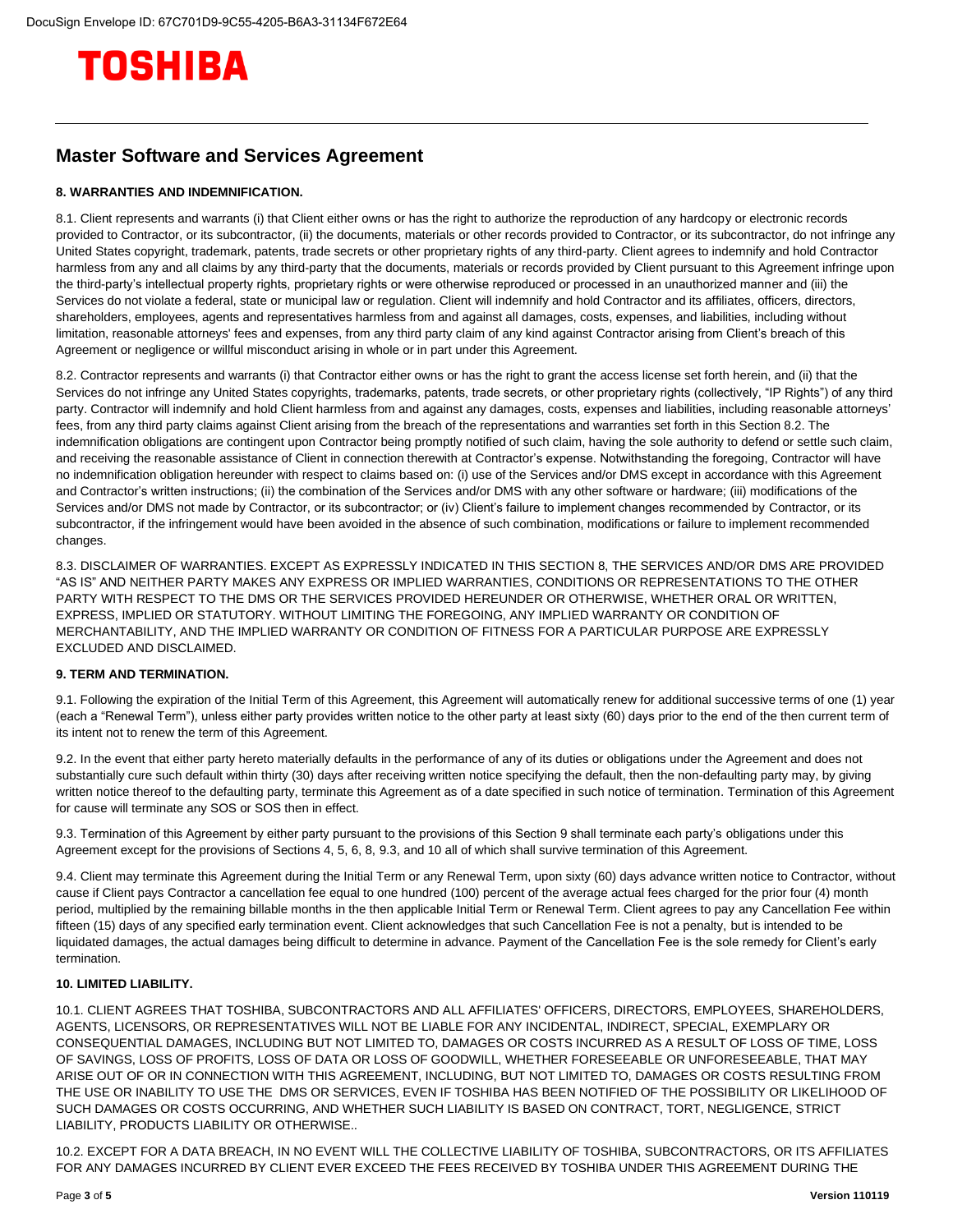

#### **Master Software and Services Agreement**

TWELVE MONTHS PRIOR TO THE TIME AT WHICH THE DAMAGES AROSE REGARDLESS OF THE FORM OF ACTION, WHETHER BASED ON CONTRACT, TORT, NEGLIGENCE, STRICT LIABILITY, PRODUCTS LIABILITY OR OTHERWISE. TO THE EXTENT TOSHIBA OR ITS SUBCONTRACTOR IS IN BREACH OF SECTION 13, TOSHIBA'S ENTIRE LIABILITY IS LIMITED TO DIRECT, PROVEN DAMAGES BUT IN NO EVENT MORE THAN ONE HUNDRED THOUSAND DOLLARS (\$100,000.00) PER OCCURANCE AND TWO HUNDRED FIFTY THOUSAND DOLLARS (\$250,000.00) IN THE AGGREGATE.

10.3. SHIPPING TERMS ARE FOB SHIPPING POINT. TOSHIBA IS NOT RESPONSIBLE FOR DAMAGES INCURRED IN CONNECTION WITH THE PACKAGING, SHIPMENT OR DELIVERY OF DOCUMENTS, FILES OR BOXES FROM CLIENT LOCATION TO TOSHIBA, OR ITS SUBCONTRACTOR, FACILITIES.

#### **11. NOTICES.**

Any notice, approval, request, authorization, direction or other communication under this Agreement, except for billing and payment communication pursuant to section 4, shall be given in writing and shall be deemed to have been delivered and given for all purposes (i) on the delivery date if delivered personally to the party to whom the same is directed; (ii) one business day after deposit with a commercial overnight carrier, with written verification of receipt, or (iii) five business days after the mailing date whether or not actually received, if sent by U.S. certified mail, return receipt requested postage and charges pre-paid or any other means of rapid mail delivery for which the receipt is available, to the address of the party set forth at the end of this document.

| To Contractor:  | 25530 Commercentre Drive<br>Lake Forest, CA 92630                                 |
|-----------------|-----------------------------------------------------------------------------------|
| With a Copy to: | <b>TABS Legal Department</b><br>25530 Commercentre Drive<br>Lake Forest. CA 92630 |

To Client: Alltech 3031 Catnip Hill RD Nicholasville, KY 40356

#### **12. SCHEDULES AND EXHIBITS.**

The following Schedule(s) and Exhibit(s) are attached to and made a part of this Agreement by this reference:

Schedule A: Statement of Services

#### **13. DATA PROTECTION, SUBCONTRACTORS, DATA BREACH NOTIFICATION.**

13.1 The Parties acknowledge and agree that (i) Client will be and remain the controller of the client material for purposes of the applicable laws relating to data privacy, personal data, transborder data flow and data protection; (ii) Client is the party instructing Contractor in relation to the use of the Client materials for activities including emailing, data collection, and reporting, and (iii) Contractor or its subcontractor will be processing Client materials on Client's behalf.

13.2 Pursuant to Section 13.1, Contractor (i) does not participate in Client's or Client's Affiliates selection of the individuals targeted by e-mails or questionnaires or individuals to whom data or access to reports is provided; (ii) does not influence or control the type of data and information gathered from individuals or the content of the material displayed to individuals, and (iii) does not influence or control the use and distribution of the data and information collected or inputted by Client or Client Affiliates.

13.3 Contractor shall maintain and shall ensure any third-party subcontractor maintains commercially reasonable technical and organizational processes to protect (i) against the unauthorized access to such Personal Data; and (ii) against accidental loss or destruction of or damage to such Personal Data held or processed by it all times in accordance with generally accepted industry practice.

13.4 Client hereby authorizes Contractor to use third party suppliers to manage the Services and/or DMS and the hosting environment therein as of the Effective Date.

#### **14. INSURANCE.**

During the Term, and for a period of three (3) years after its termination or expiration, the parties shall procure and maintain with a reputable insurance company, the following insurance coverage: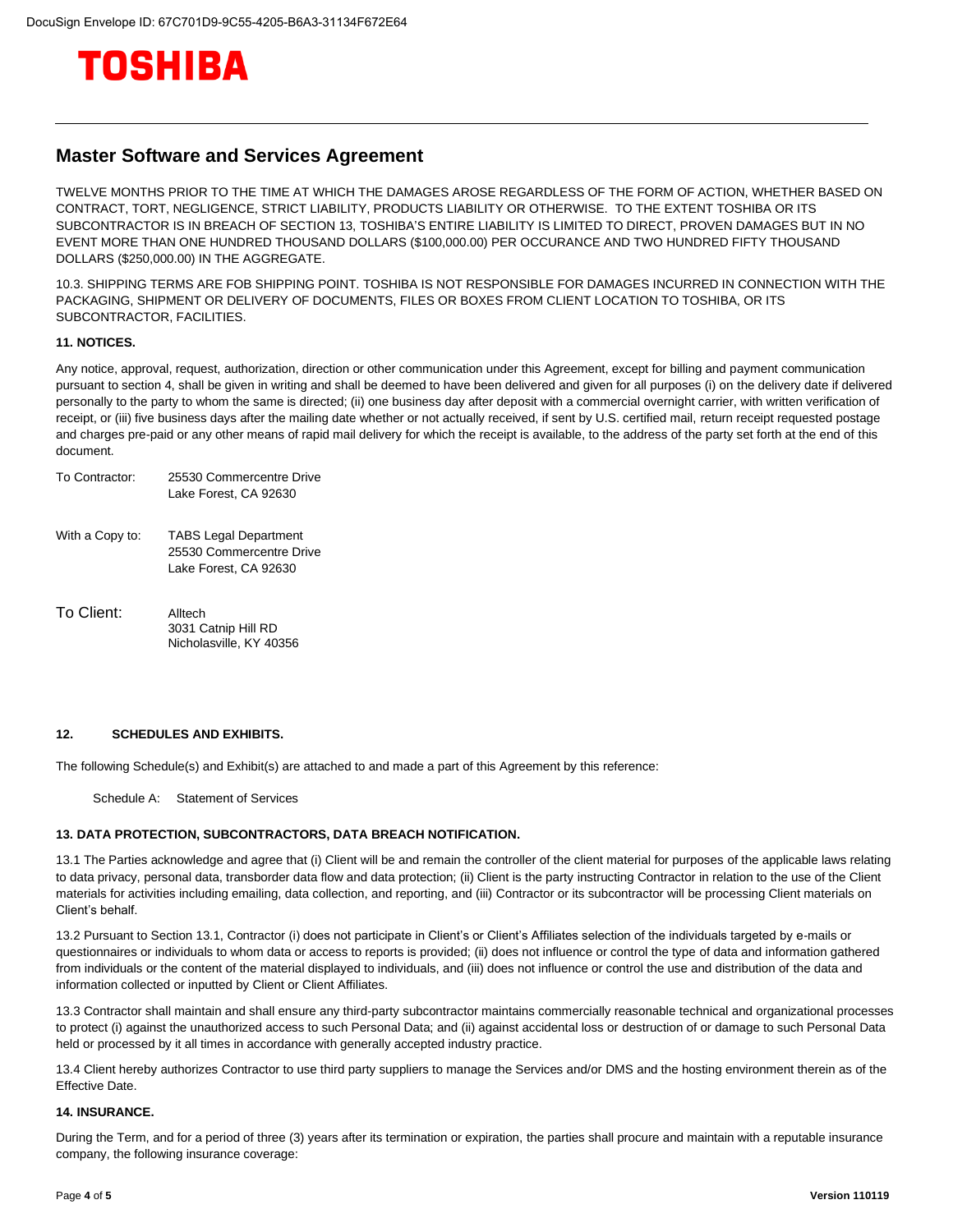

#### **Master Software and Services Agreement**

14.1 During the Term, and for a period of three (3) years after its termination or expiration, Contractor shall procure and maintain the following insurance coverage: (i) for purposes of Contractor's obligations set forth in section 13.3, Contractor shall maintain cybersecurity coverage in an amount no less than as required under section 10 herein, and (ii) for purpose of Contractor's indemnity obligations set forth in section 8 herein, general liability coverage with limits as required under section 10 herein.

14.2 During the Term, and for a period of three (3) years after its termination or expiration, Client shall procure and maintain the following insurance coverage: for purpose of Client's indemnity obligations set forth in section 8 herein, general liability coverage with limits no less than \$100,000.00 per occurrence and \$250,000 aggregate.

14.3 Upon request by either party, either Contractor or Client, as the case may be, will provide proof of insurance coverage. In the event that any such insurance coverage is canceled, terminated or not renewed, Contractor or Client, as the case may be, shall immediately notify the other party of such action and shall procure replacement insurance coverage without delay.

#### **15. MISCELLANEOUS.**

In the event that either party's performance is delayed, prevented, obstructed or inhibited because of any act of God, fire, casualty, delay or disruption in transportation or utilities flood, war, strike, lockout, epidemic, destruction or shutdown of facilities, shortage or curtailment, riot, insurrection, governmental acts or directives, any full or partial failure of any communications or computer DMS or any cause beyond such party's reasonable control, the party's performance will be excused and the time for the performance will be extended for the period of delay or inability to perform resulting from such occurrence. The occurrence of such an event will not constitute grounds for a declaration of default by either party. Client shall not assign or otherwise transfer all or any or of its rights, obligations or interest under this Agreement without the written consent of Contractor, which shall not be unreasonably withheld, and any attempt to do so shall be void and of no force or effect for any purpose whatsoever and shall constitute a breach of this Agreement. The failure of either party to insist upon the performance of any provision herein or to exercise any right or privilege granted to it hereunder will not be construed as a waiver of such provision or any provisions herein, and the same will continue in full force. The various rights and remedies given to or reserved by either party herein or allowed by law, are cumulative, and no delay or omission to exercise any of its rights will be construed as a waiver of any default or acquiescence, nor will any waiver of any breach or any provision be considered an acceptance of any continuing or subsequent breach of the same provision. The Agreement and the Services will be governed by and interpreted in accordance with the internal laws of the state of California, excluding its conflict of law rules. Any action, suit, or other proceeding shall be brought by either party against the other party in a State or Superior court of competent jurisdiction in Orange County, California. Both Parties hereby submit to the exclusive jurisdiction of such courts and waive any objection to jurisdiction or venue in any such proceeding.

This Agreement, together with the exhibits attached hereto which are hereby incorporated herein, sets forth the entire agreement between the parties relating to the subject matter hereof, and supersedes any and all prior agreements of the parties with respect to the subject matter hereof. No change, amendment or modification of any provision of this Agreement shall be valid unless set forth in a written instrument signed by the duly authorized representatives of both parties. This Agreement may be executed in counterparts, each of which shall be deemed an original and all which together shall constitute one and the same document.

IN WITNESS WHEREOF, the parties have caused this Agreement to be executed by their duly authorized representatives and made effective as of the Effective Date.

| <b>CLIENT NAME:</b><br><b>ADDRESS:</b> | <b>Alltech</b><br>3031 Catnip Hill Rd., Nicholasville,<br>KY 40356 | TOSHIBA AMERICA BUSINESS SOLUTIONS, INC.:<br><b>ADDRESS:</b> |  |
|----------------------------------------|--------------------------------------------------------------------|--------------------------------------------------------------|--|
| BY:<br><b>NAME:</b><br>TITLE:<br>DATE: |                                                                    | BY:<br><b>NAME:</b><br>TITLE:<br>DATE:                       |  |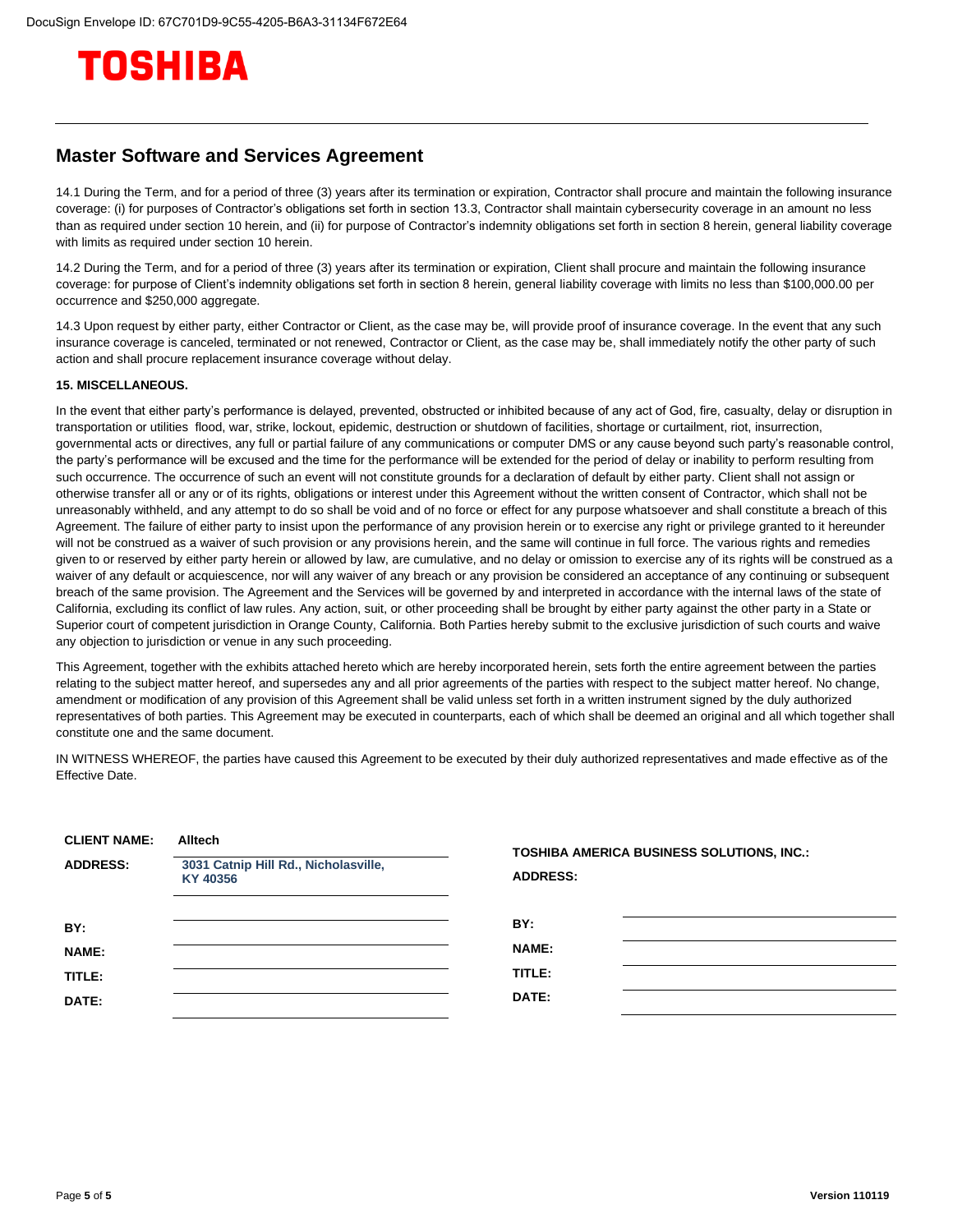# TOSHIBA

# **STATEMENT OF SERVICES ("SOS")**

**for**

**Customer -** <enter Customer Name> **Services -** <enter Solution Name>

**Customer Contractor**

<Enter Customer Principal Contact Name> <Enter Contractor Rep Contact Name> **Printed Name Printed Name**

<Enter Customer Principal Title> <Enter Contractor Rep Title> **Printed Title Printed Title**

<enter Customer SOS Signing Date> <terractor SOS Signing Date> **Date** Date Date Date Date

**Signature (Authorized Customer) Signature (Authorized Contractor)**

This Statement of Services ("SOS") is made by and between Toshiba America Business Solutions, Inc. ("TABS"), including its division Toshiba Business Solutions ("Contractor"), with its headquarters located at 25530 Commercentre Drive, Lake Forest, CA 92630 (collectively or individually TABS and Contractor shall be referred to as the "Contractor"), and <enter Customer Name> located at <enter Customer Location> (the "Customer").

This SOS describes the project and details the services and deliverables (hereinafter collectively known as "Project Services") associated with the <Enter Project Name> project (the "Project").

Project Services shall be provided pursuant to the "Project Contract" which consists of (i) this SOS together with (ii) the Master Software and Services Agreement ("MSSA") dated<Insert specific MSSA Name and date > between Contractor and its Customer (the "Services Agreement"). This SOS is subject and subordinate to the MSSA. To the extent the terms and conditions of the Services Agreement and SOS conflict, the MSSA shall prevail.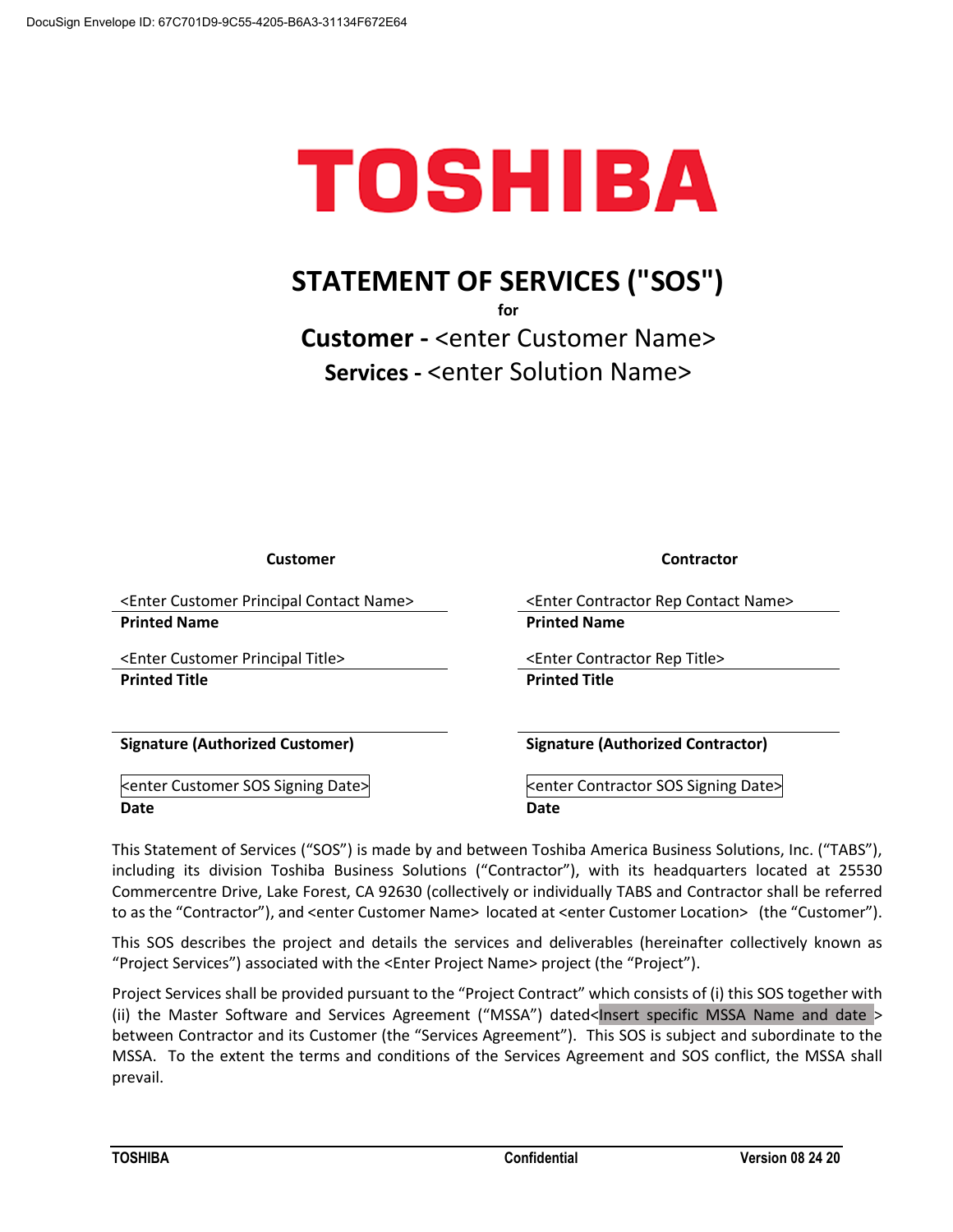## **Table of Contents**

| $\mathbf 1$ . |  |
|---------------|--|
| 2.            |  |
| 3.            |  |
| $\mathbf{4}$  |  |
| 4.1           |  |
| 4.2.          |  |
| 5.            |  |
| 6.            |  |
| 7.            |  |
| 8.            |  |
| 9.            |  |
| 10.           |  |
| 11.           |  |
| 12.           |  |
| 13.           |  |
| 14.           |  |
| 15.           |  |
|               |  |
|               |  |
|               |  |
|               |  |
|               |  |
|               |  |
|               |  |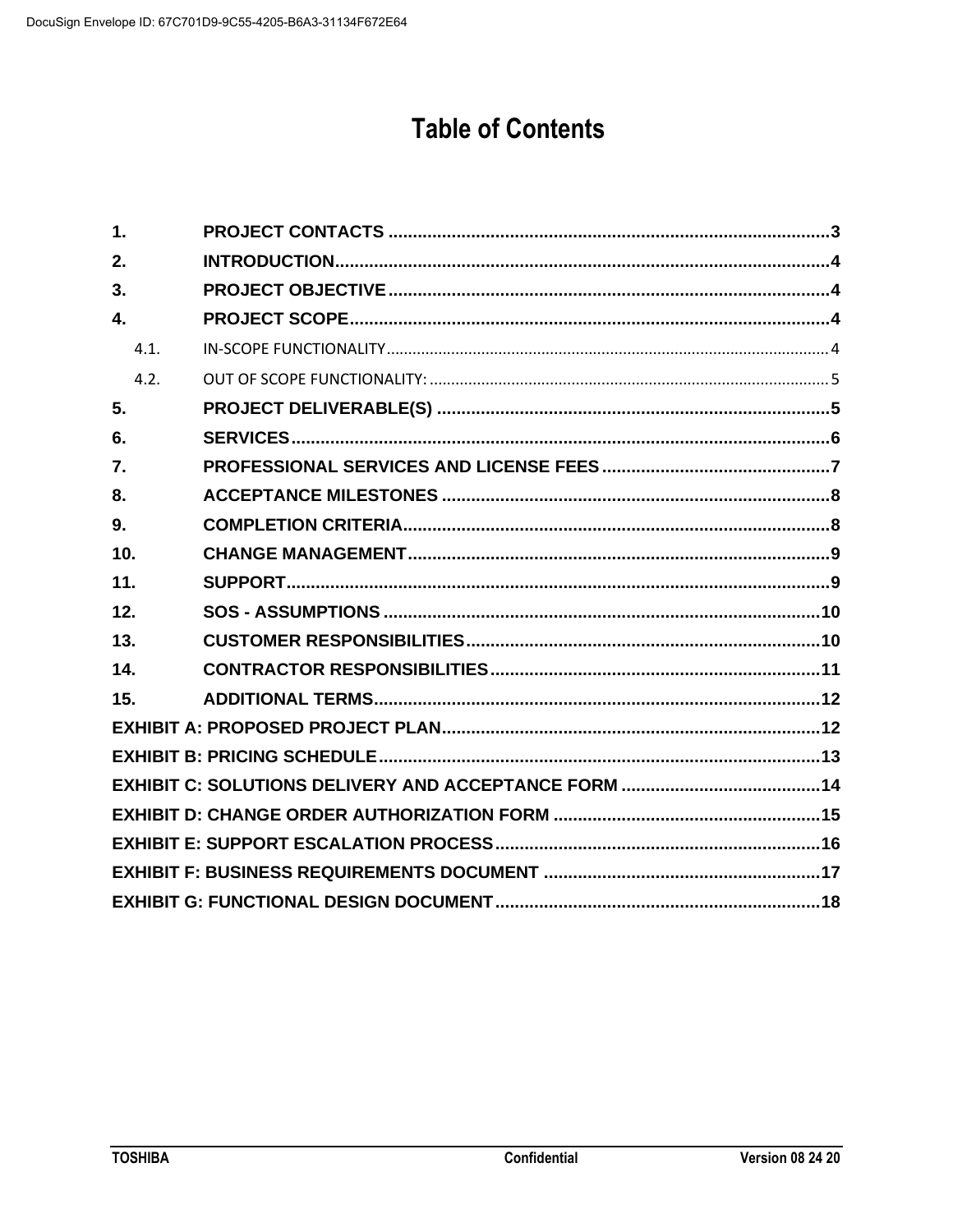## <span id="page-9-0"></span>**1. Project Contacts**

| <b>Contractor Office Details</b>  |  |
|-----------------------------------|--|
| <b>Contractor Region</b>          |  |
| Address Line1                     |  |
| Address Line 2                    |  |
| City, State, ZIP City, State. ZIP |  |
| <b>Phone Number</b>               |  |
| <b>Fax Number</b>                 |  |
| Contractor Sales Rep. Name        |  |
| <b>Contractor Consultant Name</b> |  |
| <b>Contractor Analyst Name</b>    |  |
| <b>Customer Number</b>            |  |
| <b>Contract Number</b>            |  |

| <b>Customer Details</b>        |      |  |
|--------------------------------|------|--|
| <b>Customer Name</b>           |      |  |
| <b>Customer Contact Person</b> |      |  |
| <b>Customer Address Line-1</b> |      |  |
| <b>Customer Address Line-2</b> |      |  |
| City, State, ZIP               |      |  |
| Telephone #:                   | Ext: |  |
| Fax Number:                    |      |  |
| Email Address:                 |      |  |
| <b>Customer Number:</b>        |      |  |
| <b>Contract Number:</b>        |      |  |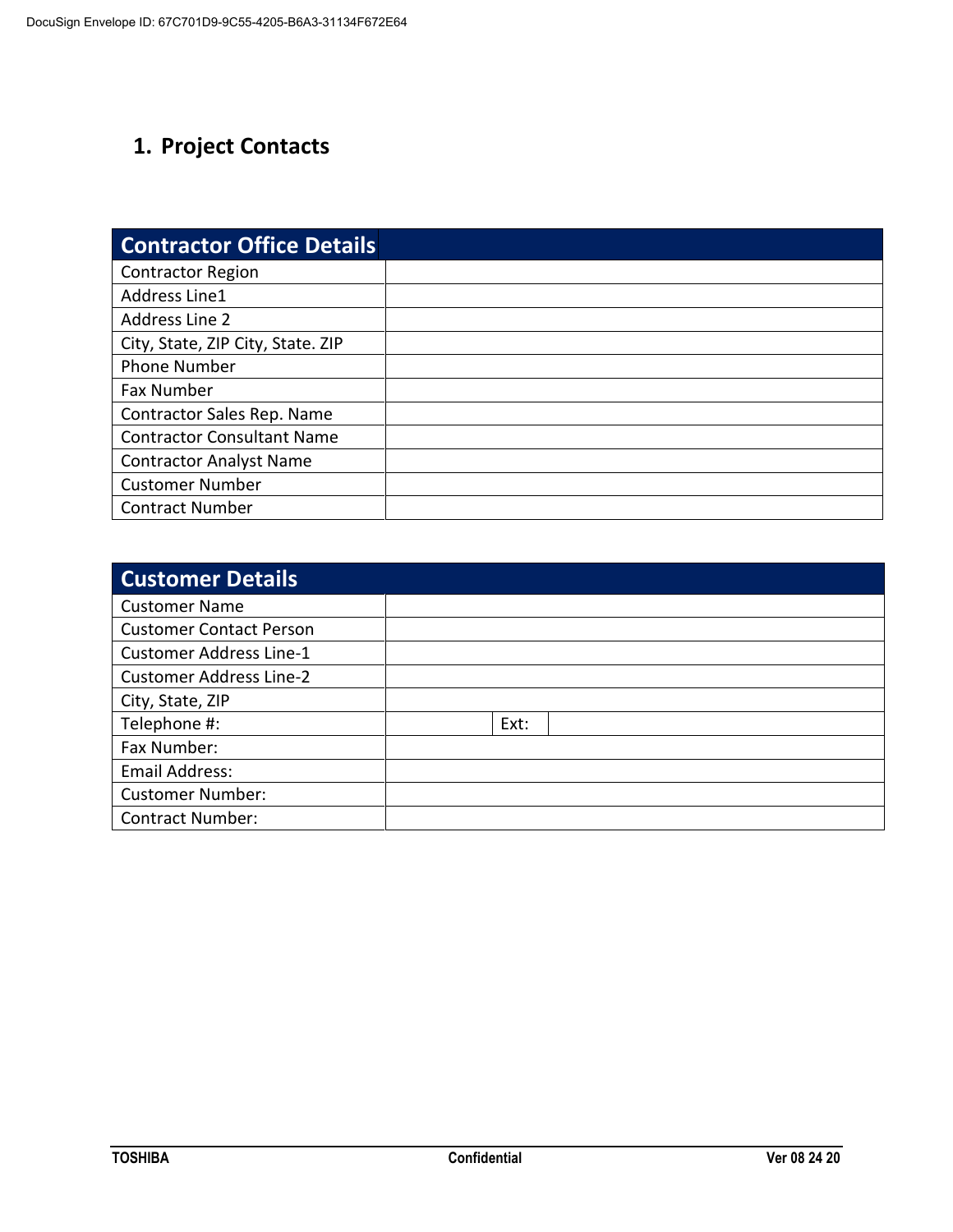## <span id="page-10-0"></span>**2. Introduction**

Customer's acceptance of this SOS shall be authorization for Contractor's performance of the Project Services set forth in this SOS. Contractor reserves the right to utilize subcontractors and subsubcontractors (collectively known as "Sub-contractors") in performance of the Project Services. Contractor represents that all its Sub-contractors (i) will be competent to perform the Project Services; (ii) will exercise commercially reasonable standards in performing these Project Services; and (iii) will comply with all terms and conditions applicable to Contractor in the performance of the Project Services.

The purposes of the SOS are to (i) specify the work to be completed by the Contractor during phases of the Project; (ii) detail the obligations of the Contractor and the Customer; and (iii) set forth the Project schedule and fees.

Contractor has prepared this SOS to detail the scope of Project Services and costs for the Project Services. The costs stated were derived by drawing from Contractor's experience with similar engagements and using preliminary information received from Customer.

The information in this SOS supersedes all previous estimates or verbal discussions on the project. This document is intended for Customer and Contractor only and cannot be distributed to persons or third parties not directly involved with this project without express written consent of both Customer and Contractor.

## <span id="page-10-1"></span>**3. Project Objective**

Based on the agreed upon business requirements, Contractor will provide design, implementation, training, and support services to the following locations:

## <span id="page-10-2"></span>**4. Project Scope**

<span id="page-10-3"></span>Contractor has identified the need to deploy Software and provide Professional Services for the implementation. Contractor will provide the following services to Customer:

## **4.1. In-Scope Functionality**

- Consult with Customer personnel to implement Software
- Educate the Customer IT personnel on the features of Software
- Deploy and integrate Software
- Assist Customer IT personnel in the configuration of Software
- Training
	- o Administrative Training
	- o End user to user to use the Software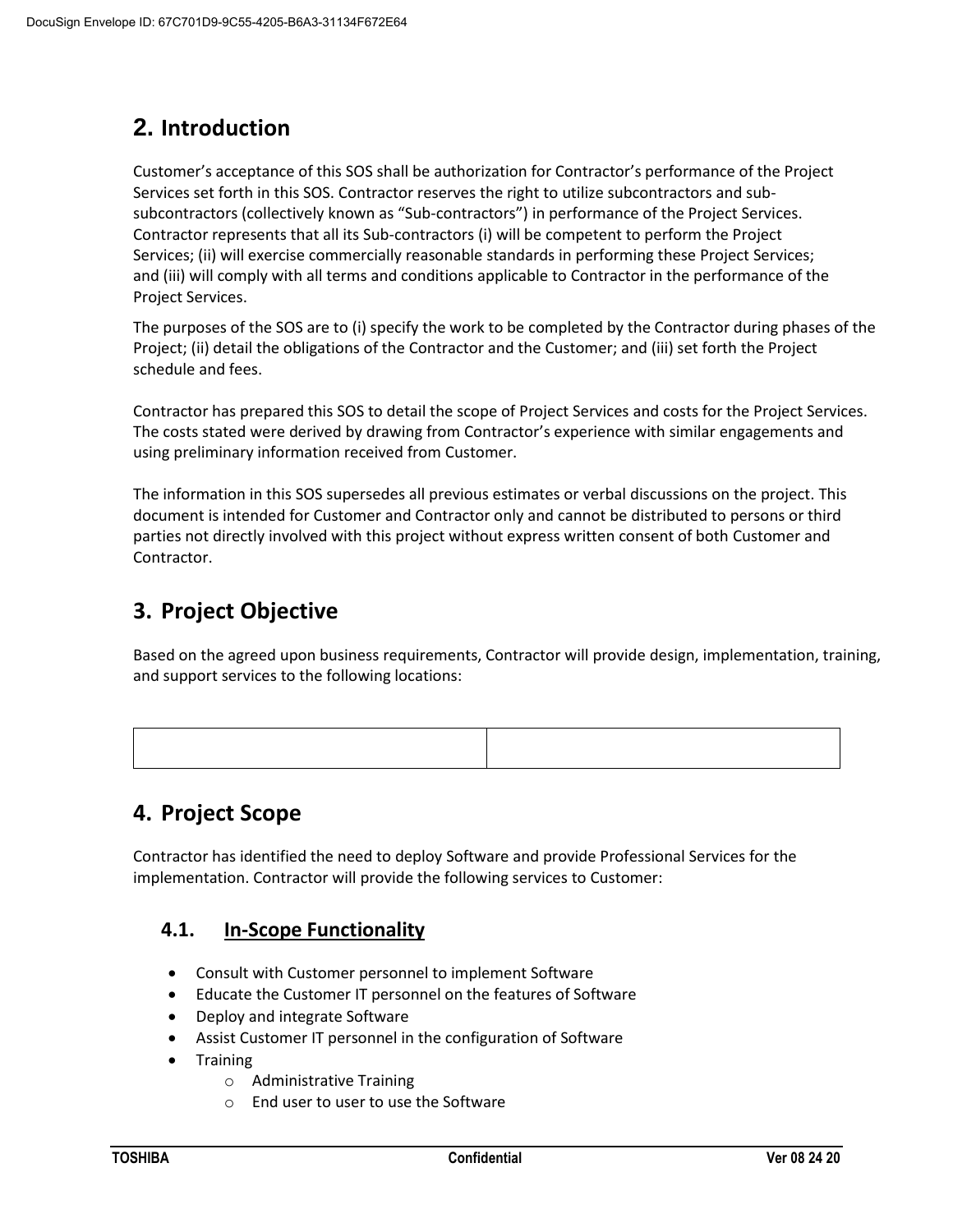See the attached **Exhibit A, Project Plan** for more specific project tasks.

Note: Attach a sample Project Plan as **Exhibit A** at the bottom of this SOS. Remove this note before submitting this SOS to Customer.

#### <span id="page-11-0"></span>**4.2. Out of Scope Functionality:**

• Any activity not defined in the In-Scope functionality section of this document

## <span id="page-11-1"></span>**5. Project Deliverable(s)**

#### **Deliverable(s):**

Based on the agreed upon business requirements, Contractor will provide the following:

- 1. Solution Design (Functional Design Document)
- 2. Software Deployment and Configuration
- 3. Documentation:
	- Project Plan
	- This Statement of Service (SOS)
	- Acceptance Documents (project signoff)
	- Software documentation is provided with the Contractor provided Software
	- User Manual
	- Installation & Administration Manual
	- Configuration Documentation
	- User Acceptance Testing Recommendations
	- Administrative Training Materials

Refer to your Microsoft Teams Site for the Solutions System Requirements Options.

**NOTE**: It is the responsibility of the Customer to meet the minimum installation pre-requisites provided to them prior to the installation of the software.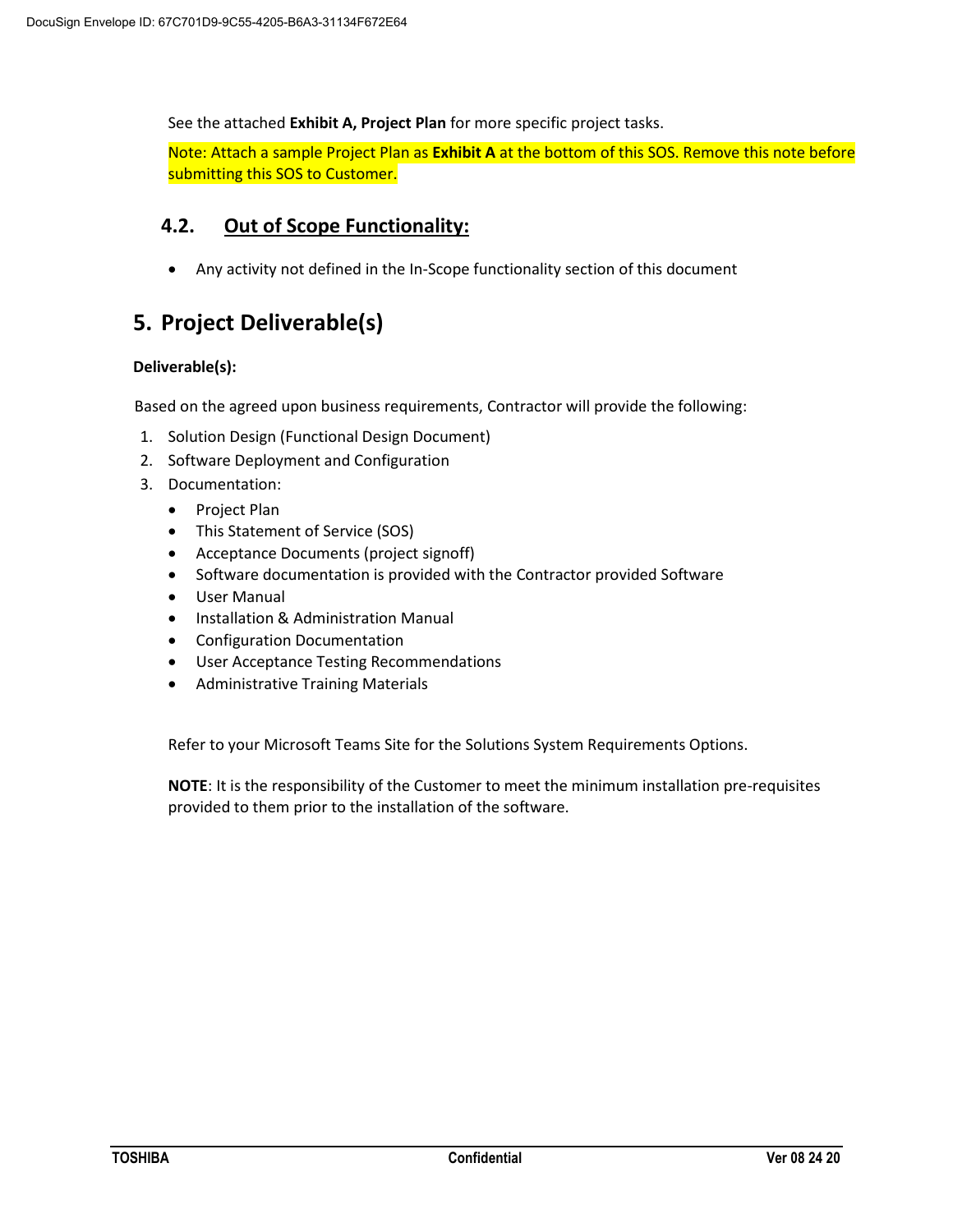## <span id="page-12-0"></span>**6. Services**

Contractor will provide the following services:

REPLACE THIS LINE WITH CONTENT for the specific solution being implemented. Remove the instructions text prior to submission of this SOS to Customer.

Refer to your Microsoft Teams Site for the Solutions Services Options.

**\*Note: Please reference the Project Plan for a complete list of Services provided.**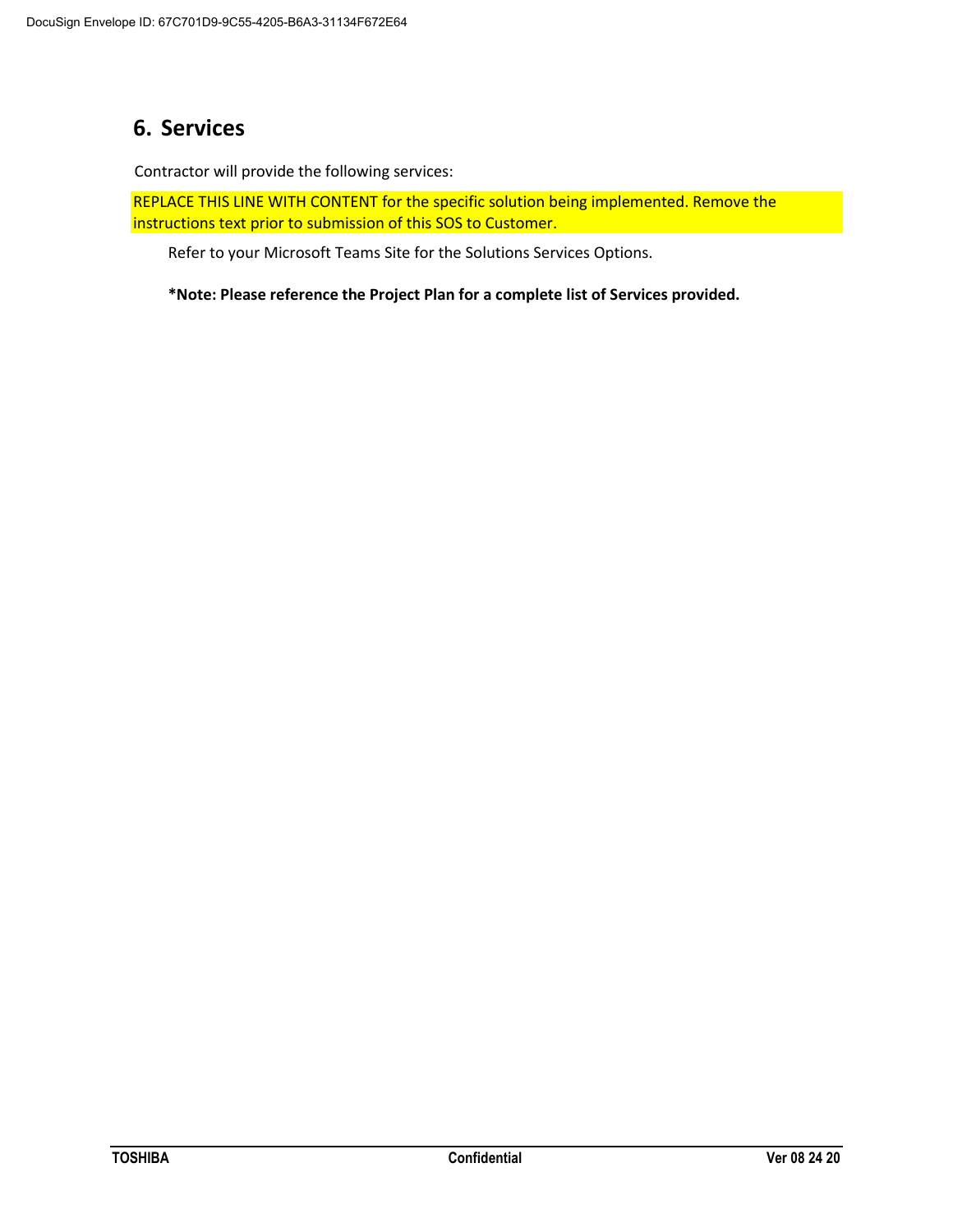## <span id="page-13-0"></span>**7. Professional Services and License Fees**

#### **Cloud Subscription Fees Language: Adjust as needed for your opportunity.**

This is a fixed fee engagement. Any changes to this SOS will require a Change Order executed and agreed upon by both parties. Contractor cannot perform work outside of the scope of this SOS without an authorized Change Order signed by Customer.

| <b>Services Fees</b>                  |                                                                     |
|---------------------------------------|---------------------------------------------------------------------|
| Initial Investment                    | \$ <enter customer's="" here="" initial="" payment=""></enter>      |
| <b>License Fees</b><br>(includes M&S) | \$ <enter fee="" here="" licensing=""> (renewable annually)</enter> |

This document is valid for a period of 30 days from the cover date; after this date it may be revised upon consent by CONTRACTOR.

Expenses associated with travel, overnight stays, etc., for the duration of this project are included in the estimate of this project.

See **Exhibit B – Price List** for itemized pricing quote Note: Attach a sample Price List as **Exhibit B** at the bottom of this SOS. Remove this highlighted note prior to submission of this SOS to Customer.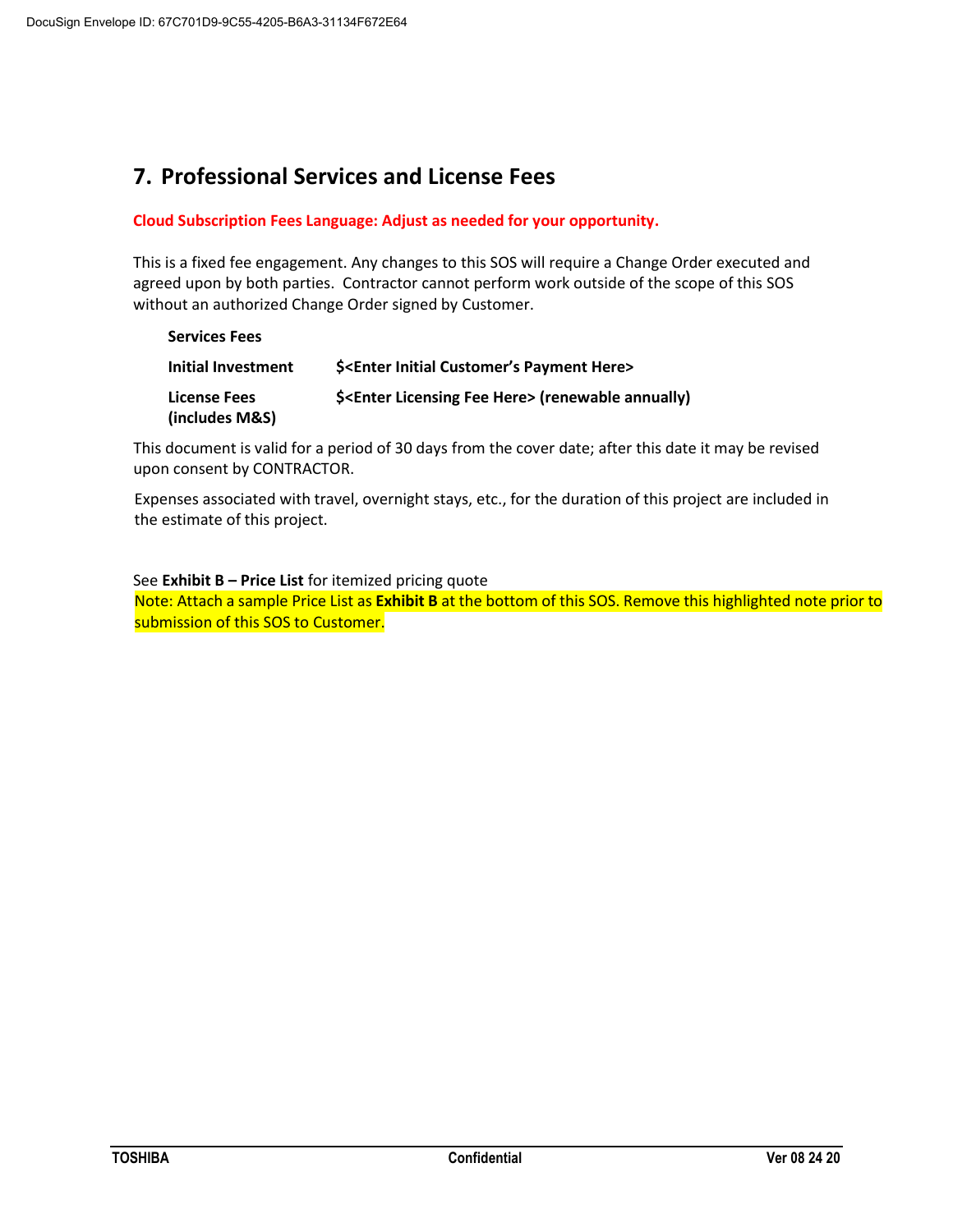## <span id="page-14-0"></span>**8. Acceptance Milestones**

Contractor has created the following testing and acceptance milestones to enable successful completion of the project to the satisfaction of both Contractor and Customer. These milestones are used to demonstrate the successful execution of the required services for Customer and this project.

During this project, Contractor may request that you initial and date each milestone to signify acceptance. If additional milestones other than listed below are required, Contractor reserves the right to document and incorporate a Change Order to this SOS.

#### **Project Milestones**

Please refer to **Exhibit A, Project Plan** for project detail.

Notes:

The milestones table below is intended as a sample. Update as needed.

Append a sample project plan as **Exhibit A** to this SOS. Remove these notes prior to submission of SOS to Customer.

| <b>Milestone</b>                           |                                        | <b>MilestoneDa</b> |
|--------------------------------------------|----------------------------------------|--------------------|
| <b>Phase One - (Implement DRMS for HR)</b> |                                        |                    |
| 1.                                         | Initiation and planning complete       | 6/14/2019          |
| 2.                                         | Software configuration complete        | 7/12/2019          |
| 3.                                         | Workflow design complete               | 7/23/2019          |
| 4.                                         | System testing complete                | 7/26/2019          |
| 5.                                         | User acceptance testing (UAT) complete | 8/2/2019           |
| 6.                                         | <b>Training complete</b>               | 8/9/2019           |
| 7.                                         | User Acceptance Signoff                | 8/15/2019          |
| <b>Project Complete</b>                    |                                        | 8/15/2019          |

## <span id="page-14-1"></span>**9. Completion Criteria**

When the services detailed in this SOS and associated Project Plan have been completed and demonstrated, the project will be considered complete and Contractor will request Customer signoff of the attached **Exhibit C, Solutions Delivery and Acceptance** within 15 days of Project Plan completion.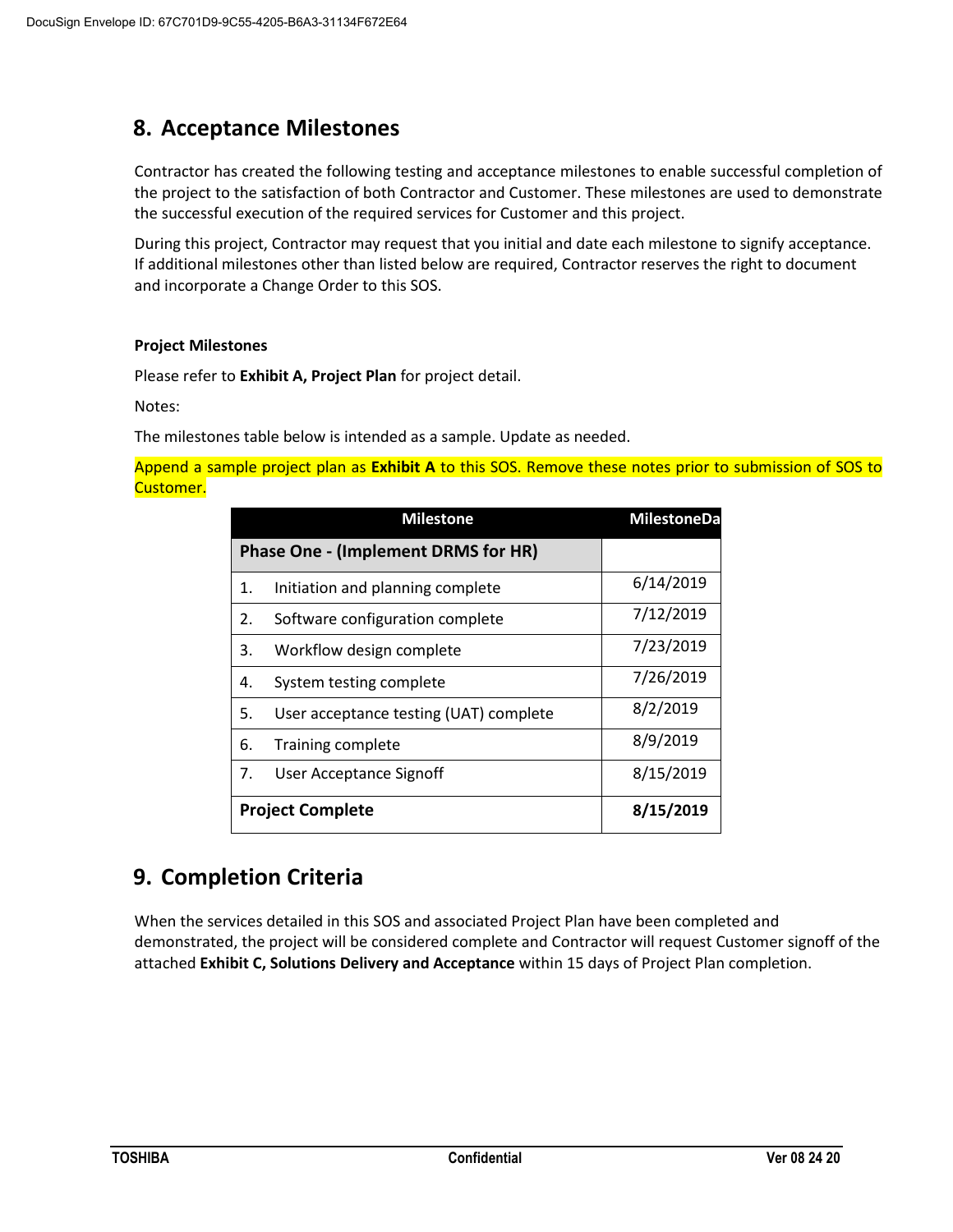## <span id="page-15-0"></span>**10.Change Management**

While this SOS is intended to provide, as much as possible, a clear understanding of the responsibilities of the parties concerning these Project Services, it is not intended to encompass every conceivable obligation and responsibility that may arise.

Circumstances encountered during the performance of these services that warrant additional time or expense could result in the inability to deliver the services detailed within this SOS. Changes to the scope, assumptions, personnel, environment, dependencies, timeline, Software or Deliverables will be communicated in writing and agreed to by both Contractor and Customer via Contractor's Project Management personnel. A Change Order Authorization ("COA") form may be added to this agreement to amend and set forth the effective date, purpose, description and price, if applicable.

The work required to address these changes will be scoped and presented to Customer as a COA with any additional time, materials or cost. The following list provides a detailed process to follow if changes to the scope of this SOS are required.

- A COA will be the vehicle for communicating change and will be prepared by the Contractor lead Solutions Analyst assigned to this project. The COA must describe the change, the reason for the change, and the effect the change will have on the project.
- Both Project Managers will review the proposed change and approve. The review will determine the effect the COA will have on price, schedule, and other terms and conditions of this SOS.
- A written COA must be signed by both parties to authorize the implementation of any changes. See the attached **Exhibit D, SOS Change Order Authorization**.

## <span id="page-15-1"></span>**11. Support**

Contractor will provide implementation support for this project through to its completion. This includes but is not limited to ensuring installed applications are performing to manufactures specifications.

Upon completion of the project, Customer will have access to the implemented solution's support Engineers for technical issues. Support will continue to be available throughout the term of the contract and upon renewal of the contract.

Please Refer to **Exhibit E, Proposed Support Escalation Process** for support details Note: Append Support Escalation Process instructions as **Exhibit E.** Remove these notes prior to submission of SOS to Customer.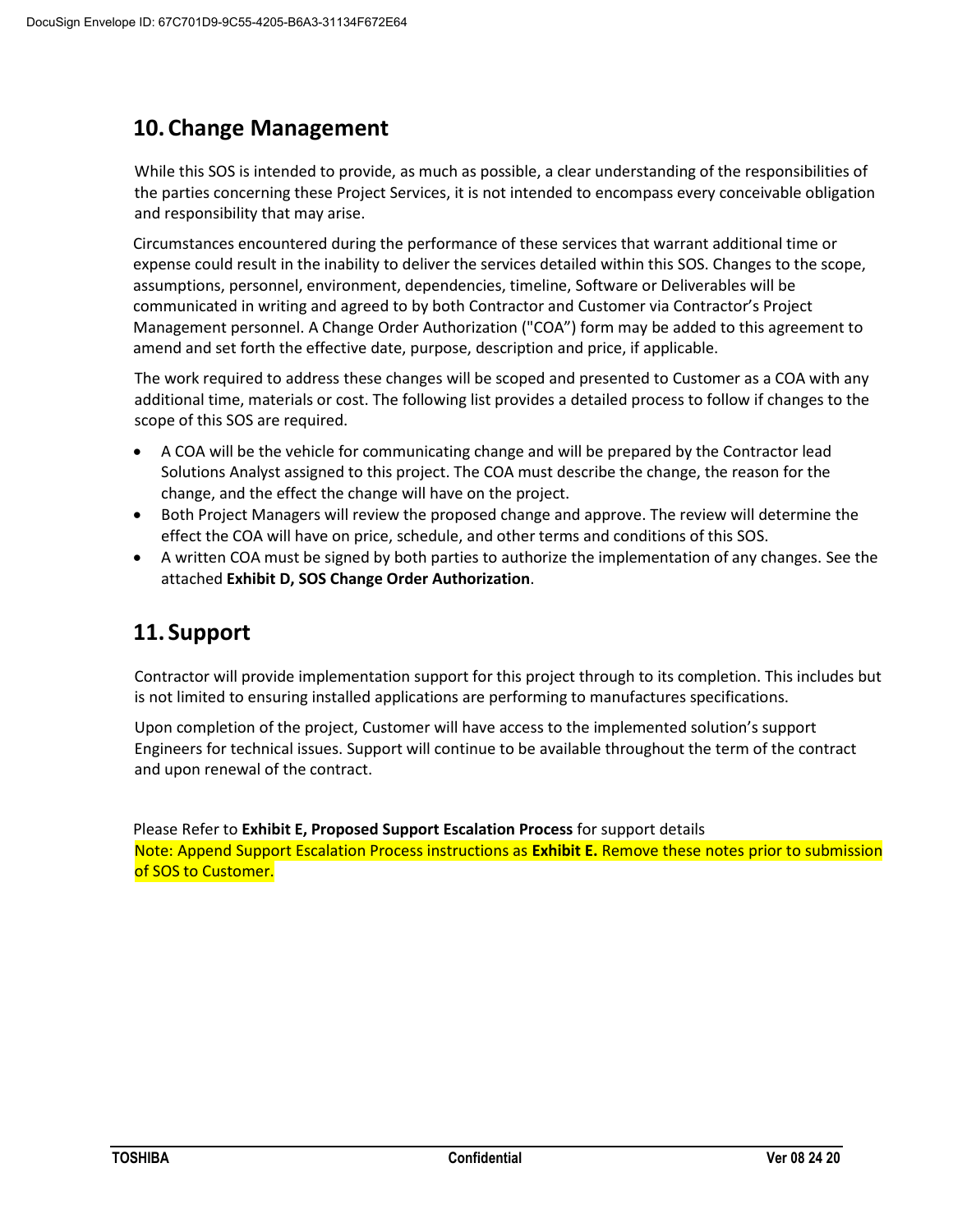## <span id="page-16-0"></span>**12. SOS - Assumptions**

The following are the general assumptions on which this SOS and Professional Services Fee are based. If any of these assumptions either change or are incorrect a COA may be required, which may result in additional Professional Services fees.

- Building environmental conditions that are within equipment specifications for airflow, temperature, humidity, and electrical quality.
- Access to equipment and facilities will be unimpeded. If access delays occur, work may be considered out of scope and may be required to be done outside of business hours at an overtime premium. Normal hours are Monday through Friday 8 a.m. to 5 p.m. local time, excluding holidays.
- Cabling and WAN Data Communication Lines are properly installed and tested. Contractor is not responsible for any improper cabling or issues involving telecommunications lines. All troubleshooting and corrective action will be billed outside of this SOS on a time and materials basis.
- Contractor is not responsible for any conflicts with existing hardware or software that is no longer supported by the manufacturer.
- Contractor is only responsible for integration tasks outlined in this proposed SOS. Any work outside of this SOS will be handled through a COA Process, which may require additional billable time and materials. Customer will be informed before any out of scope work is performed.
- Contractor will have access to Customer facilities and technical resources for the completion of this project and may conduct a substantial portion of the project work offsite at its own facilities.
- Deliverables and related activities have been explicitly defined herein, and anything not specifically included, but desired to be completed is to be addressed through the change management process.
- All systems will be installed in US English (other localized language configurations can be provided at an incremental cost and with a potential impact to delivery times).

## <span id="page-16-1"></span>**13.Customer Responsibilities**

The "Scope of Service – Details" is the Software specific activities that are defined as the responsibility of Customer. If any of these responsibilities either change or are incorrect a COA may be required, which may result in additional Professional Services fees. Please review this section to make sure these responsibilities are correct.

- Ensure that all applications and data are successfully backed up prior to Contractor beginning work. Contractor is not responsible for any lost information.
- Provide original manufacturer documentation for all existing hardware and software.
- Provide technical and application support for configuration and testing of Customer specific information. Contractor does not warrant Customer applications.
- Provide systems personnel for the project familiar with all aspects of Customer's enterprise configuration – security, remote access, domain structure, WAN/LAN connectivity, applications used for this project – to work in conjunction with the Contractor team on this implementation. Additionally, a desktop technician may be required to perform Customer -side duties.
- Communicate the project to appropriate users.
- Make available all the appropriate resources, systems, network access, reports and any/all other data elements required for Contractor to complete the deliverables and other research necessary to complete this project as contained herein.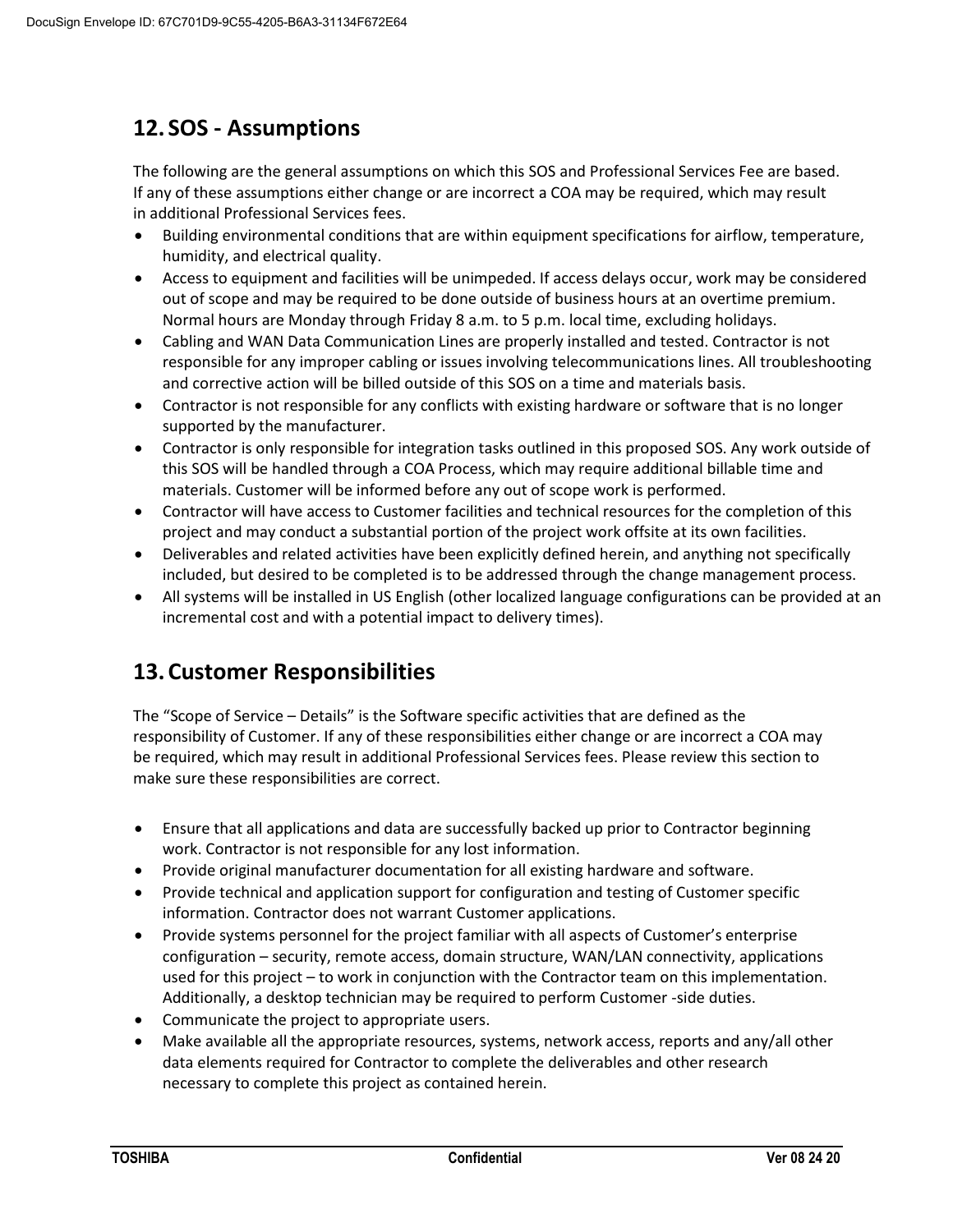- Provide a dedicated project manager to provide management, reporting, day to day project tracking, move/add/change requirements, and cross coordination of requirements.
- Network configuration information to assist in solution design
- Deploy Software with the assistance of Customer IT Personnel to Customer desktops (if required)
- Network connectivity between all solution components
- Identify a Project Sponsor with sign-off authority and ability to facilitate Customer stakeholder participation
- Provide the resources to complete Customer responsibilities defined in the Deliverables section of this SOS.
- Provide access to key personnel and information needed to complete the project.
- Provide access to technology resources with an understanding of the hardware and software environments contemplated in this project.
- Provide the appropriate physical and network access to onsite resources, including IT areas and all necessary fees, licenses, and release forms, related to photos, logos, and imagery that are to be provided to Contractor.
- Provide a workspace for Contractor staff to use onsite.
- Report on any Customer technical or resource issues that would delay, hinder or adversely affect the deployment of the solution or its performance in the Customer environment.
- Allow for the distribution of Software upgrades to Customer PC's as needed.
- Accept title and/or license upon delivery/installation for product and/or software purchased if applicable.
- <span id="page-17-0"></span>• Sign appropriate Contractor finance document for leased or financed transactions

## **14.Contractor Responsibilities**

The following are the Software specific activities that are the responsibility of Contractor.

- Software license key
- Technical specifications for implementation
- Installation of the Software components
- Email and phone support for the duration of the contract
- Technical Services included in the scope herein
- Configuration of the Software components
- Solution training
- Software updates and patches are included in the Annual Maintenance and Support Agreement
- <span id="page-17-1"></span>• Support for the download of software updates is included in the Annual Maintenance and Support Agreement.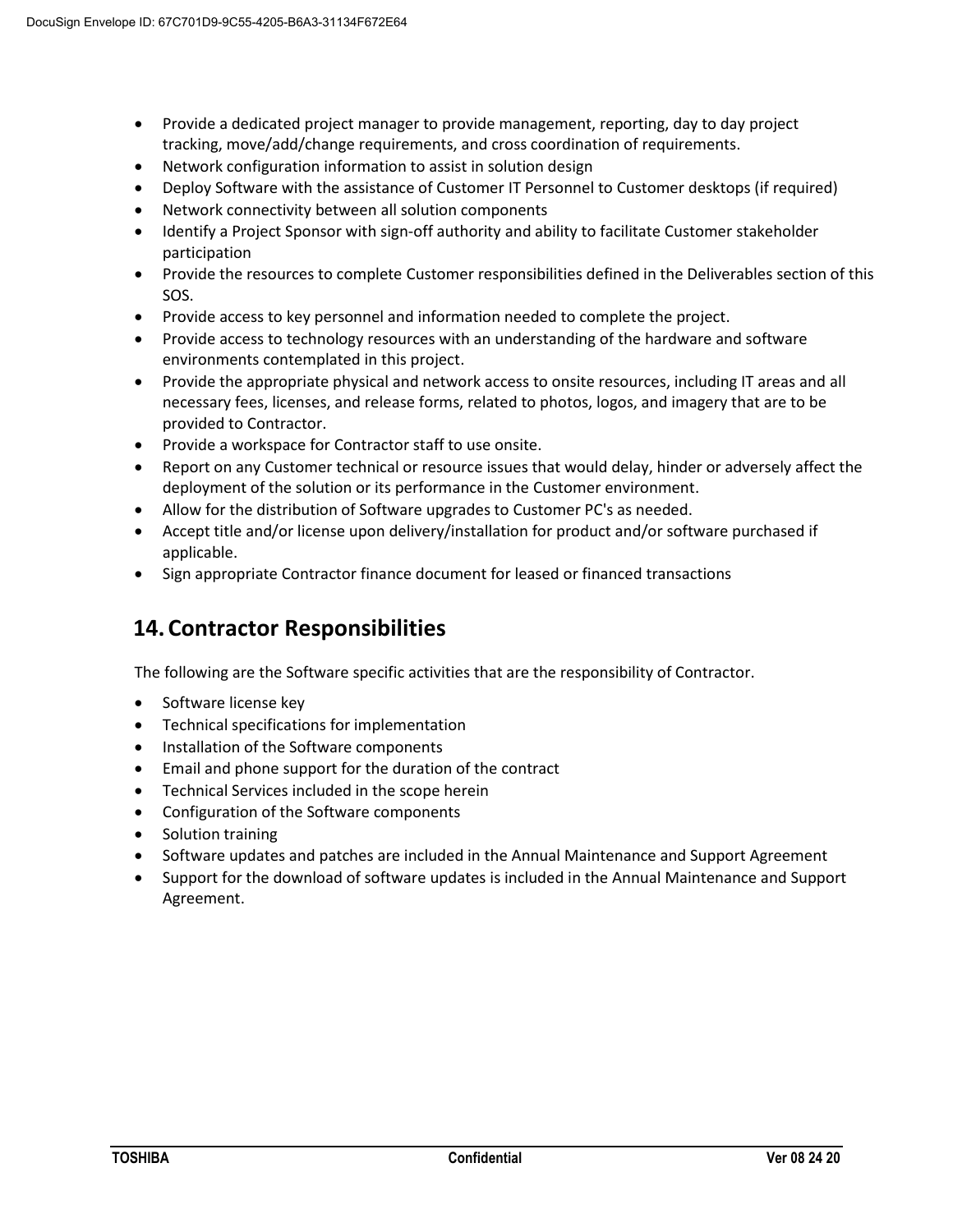## **15.ADDITIONAL TERMS**

- 1. Neither party shall be responsible for circumstances beyond its reasonable control that make its performance impossible or delays its performance under this SOS. To the extent that a party is delayed by such causes, the time to perform will be extended upon mutual agreement and execution of a SOS Change Order Authorization provided for herein, except with respect to the obligation to pay money to the other party, which period shall not be extended.
- 2. Payment terms are Net 30 days. All amounts more than 30 days past due shall be subject to a one percent (1.5%) monthly late fee or the highest amount allowed by law.

## <span id="page-18-0"></span>**Exhibit A: Proposed Project Plan**

Note: Below is a sample Project Plan. Replace this plan with actual project referenced in this SOS. Remove these notes prior to submission of SOS to Customer.

| <b>Task Name</b>                                     | <b>Duration</b> | <b>Projected Start Date</b> | Projected<br><b>End Date</b> |
|------------------------------------------------------|-----------------|-----------------------------|------------------------------|
| <b>Customer Solution Implementation Project Plan</b> | 57d             | 06/03/19                    | 08/20/19                     |
| <b>Initiation and Planning</b>                       | 8d              | 06/03/19                    | 06/12/19                     |
| Resource Allocation                                  | 4d              | 06/06/19                    | 06/11/19                     |
| Milestone - Initiation and Planning Complete         | 1d              | 06/12/19                    | 06/12/19                     |
| <b>Execution</b>                                     | 49d             | 06/13/19                    | 08/20/19                     |
| Software Configuration                               | 31d             | 06/13/19                    | 07/25/19                     |
| Milestone - Workflow Design Complete                 | 1 <sub>d</sub>  | 07/22/19                    | 07/22/19                     |
| <b>Install Workstation Clients</b>                   | 4d              | 07/22/19                    | 07/25/19                     |
| Install Solution client software                     | 4d              | 07/22/19                    | 07/25/19                     |
| Milestone - Software Configuration Complete          | 1 <sub>d</sub>  | 07/26/19                    | 07/26/19                     |
| <b>System Testing</b>                                | 5d              | 07/26/19                    | 08/01/19                     |
| Milestone - System Testing Complete                  | 1d              | 07/17/19                    | 07/17/19                     |
| <b>Maintenance and Support</b>                       |                 | 08/21/19                    |                              |
| <b>Measures and Control</b>                          |                 | 08/21/19                    |                              |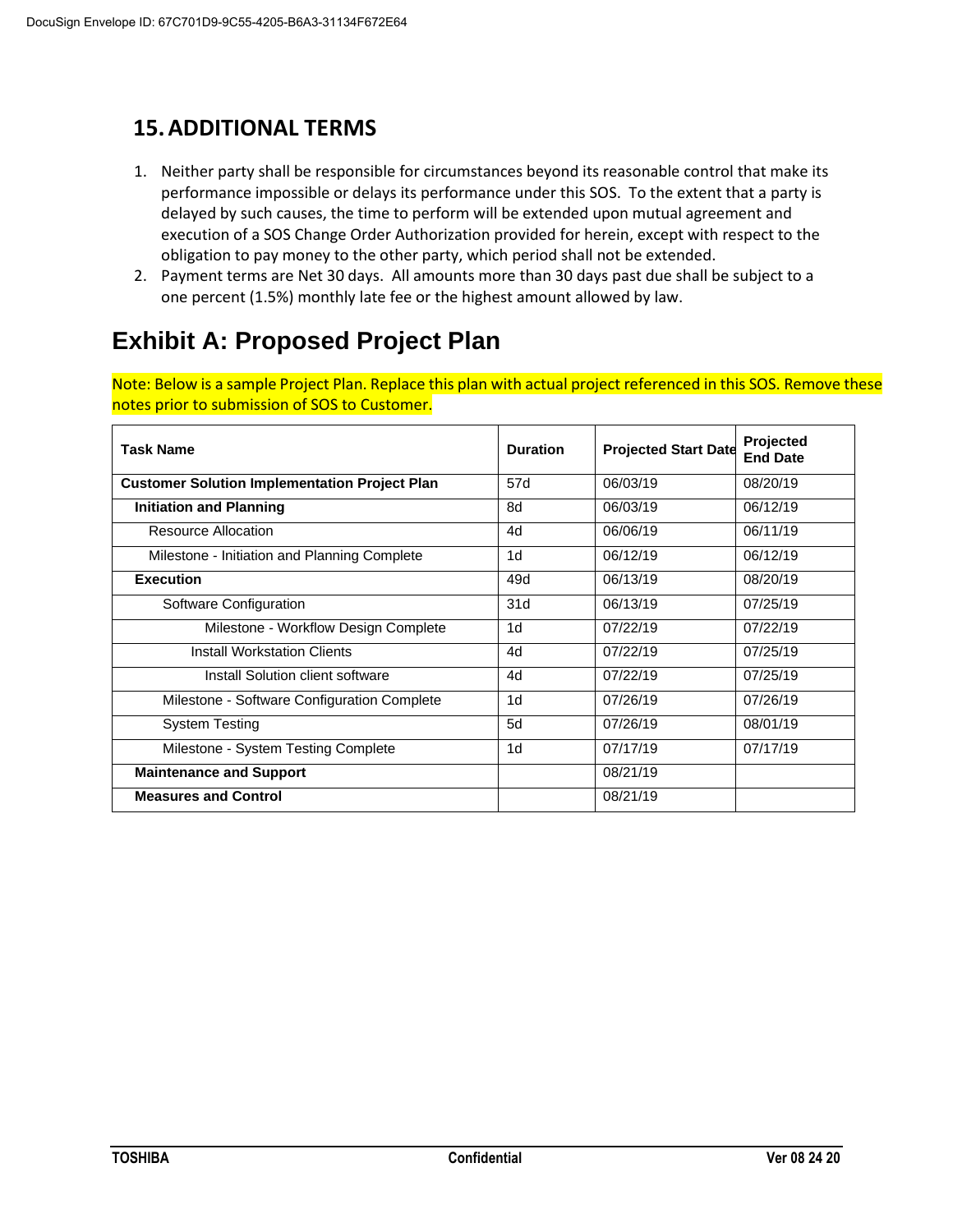## <span id="page-19-0"></span>**Exhibit B: Pricing Schedule**

Note: Insert actual pricing schedule referenced in this SOS. Remove these notes prior to submission of SOS to Customer.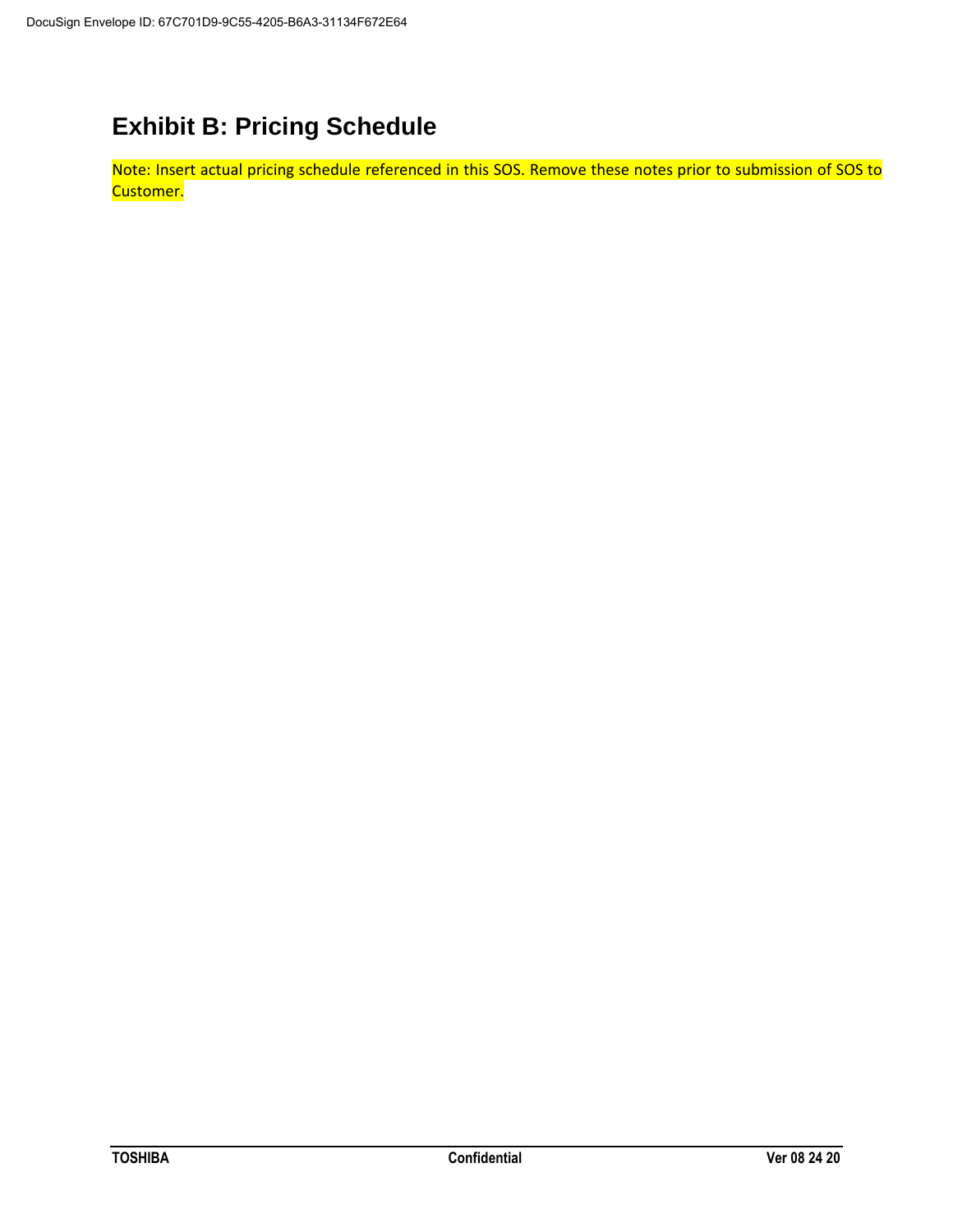

## <span id="page-20-0"></span>**Exhibit C: Solutions Delivery and Acceptance Form**

| <b>Customer Name:</b>                                                                                                                                                                                                                                                                                                                                                                                                                                                                              |                                          |              |
|----------------------------------------------------------------------------------------------------------------------------------------------------------------------------------------------------------------------------------------------------------------------------------------------------------------------------------------------------------------------------------------------------------------------------------------------------------------------------------------------------|------------------------------------------|--------------|
| <b>Project Name/Description</b>                                                                                                                                                                                                                                                                                                                                                                                                                                                                    | <b>Project Location Address</b>          |              |
| <b>Name And Title Of Authorized Person</b>                                                                                                                                                                                                                                                                                                                                                                                                                                                         | City, State, ZIP                         |              |
| <b>E-Mail Address</b>                                                                                                                                                                                                                                                                                                                                                                                                                                                                              | Phone                                    | <b>FAX</b>   |
| <b>Service Agreement Information</b>                                                                                                                                                                                                                                                                                                                                                                                                                                                               |                                          |              |
| <b>Service Agreement Type:</b>                                                                                                                                                                                                                                                                                                                                                                                                                                                                     | Statement of Services If other, specify: |              |
| <b>Service Agreement Date</b>                                                                                                                                                                                                                                                                                                                                                                                                                                                                      |                                          |              |
| Deliverable / Milestone / Project Information                                                                                                                                                                                                                                                                                                                                                                                                                                                      |                                          |              |
|                                                                                                                                                                                                                                                                                                                                                                                                                                                                                                    |                                          |              |
| Acknowledgement. By signing below, Customer acknowledges and confirms that the<br>deliverable, milestone and/or project referenced above has been completed, and all testing and<br>acceptance criteria have been satisfied in all respects as of the date of this Form. Accordingly,<br>Contractor is authorized to invoice Customer for all unpaid or outstanding fees and charges<br>relating thereto, which shall be due and payable in accordance with the terms of the Service<br>Agreement. |                                          |              |
| <b>Authorized Customer Representative Signature</b><br>Date                                                                                                                                                                                                                                                                                                                                                                                                                                        |                                          | <b>Title</b> |

## **Solutions Delivery and Acceptance Form**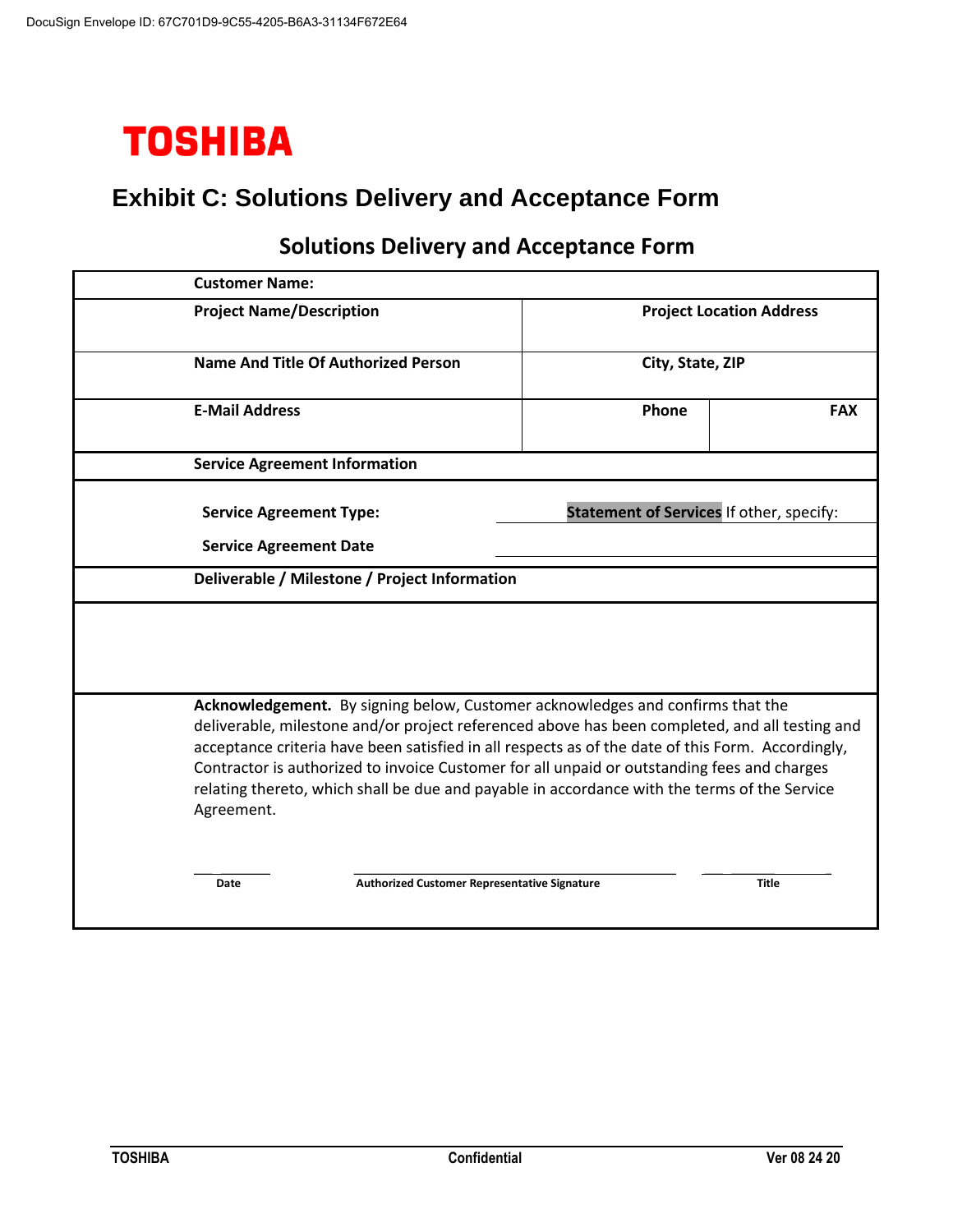

## <span id="page-21-0"></span>**Exhibit D: Change Order Authorization Form**

#### **Statement of Services**

**Change Order Authorization**

| <b>PS Project Name:</b>             |  | [Insert Project Name]  |  |
|-------------------------------------|--|------------------------|--|
| <b>MSSA Number (if Applicable):</b> |  | [Insert MSSA Number]   |  |
| <b>Change Order Number:</b>         |  | [Insert Change Number] |  |

This Statement of Services Change Order Authorization ("COA") is made and entered into by and between **Toshiba America Business Solutions, Inc. ("TOSHIBA"),** located at 25530 Commercentre Drive, Lake Forest, CA 92630, and [CUSTOMER], located at \_\_\_\_\_\_\_\_\_\_\_\_\_\_\_\_\_\_\_\_\_\_\_\_\_\_\_\_ ("CUSTOMER ADDRESS"), collectively "parties". This COA is hereby incorporated by reference into the Statement of Services ("SOS") between the Parties as of the Effective Date below. This COA shall continue in effect until the termination or expiration of the SOS, unless sooner terminated in accordance with the terms of the SOS or as indicated herein. Parties agree that this COA hereby amends and/or modifies the referenced SOS as follows:

| <b>Effective Date:</b>                                                                      |  |
|---------------------------------------------------------------------------------------------|--|
| <b>Purpose of Change:</b>                                                                   |  |
| Change Description (if attachments are necessary, please number sequentially as Appendices) |  |
|                                                                                             |  |
| Pricing:                                                                                    |  |

Facsimile and electronic signatures shall have the same effect as written signatures

The Parties have caused this COA to be executed and each individual whose signature appears below hereby warrants that they are duly authorized to execute this COA on behalf of the Party they represent:

| <b>CONTRACTOR</b> | <b>CUSTOMER</b> |
|-------------------|-----------------|
| Printed Name:     | Printed Name:   |
| Signature:        | Signature:      |
| Title:            | Title:          |
| Date:             | Date:           |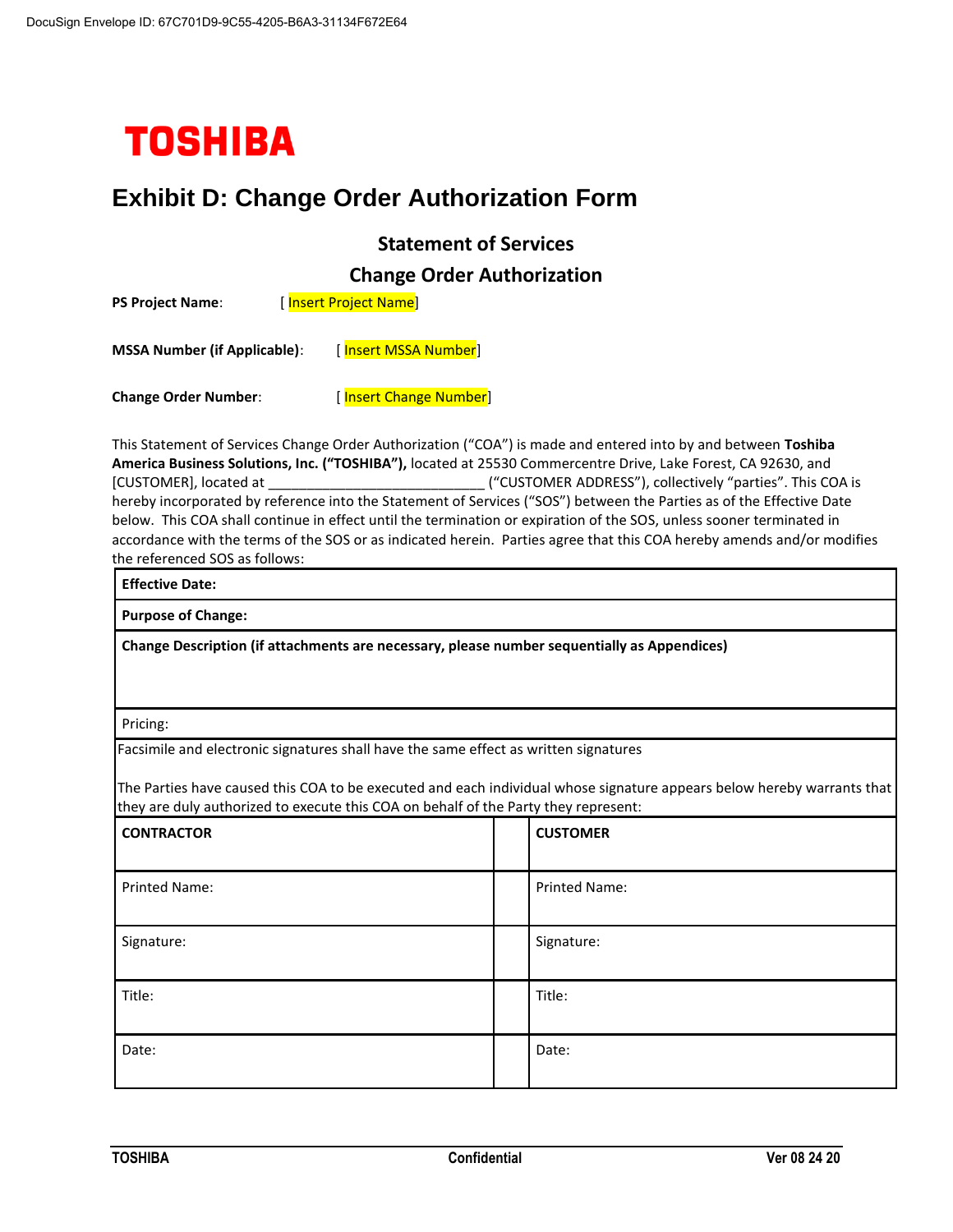## <span id="page-22-0"></span>**Exhibit E: Support Escalation Process**

Note: Add Support Escalation Process description in this section.

Below is a sample Support Escalation Process. Replace this process with the applicable escalation process. Remove these notes prior to submission of SOS to Customer.

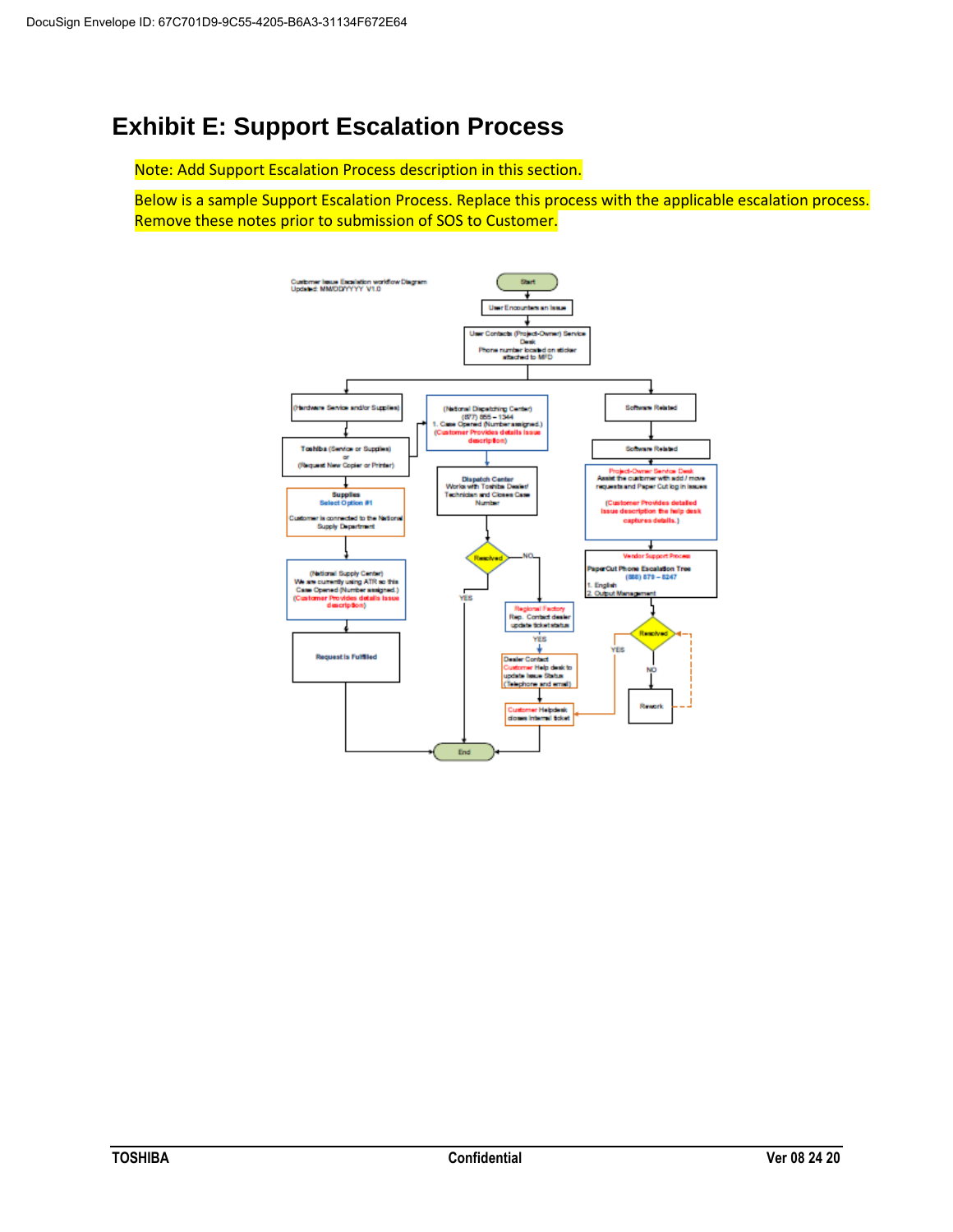## <span id="page-23-0"></span>**Exhibit F: Business Requirements Document**

The Business Requirements Document ("BRD") outlines the details the business solution for a project including the documentation of Customer needs and expectations. The BRD is intended to highlight the project Scope, Requirements, Assumptions, Constraints, and Risks.

#### **BRD WILL BE PROVIDED BY CONTRACTOR**